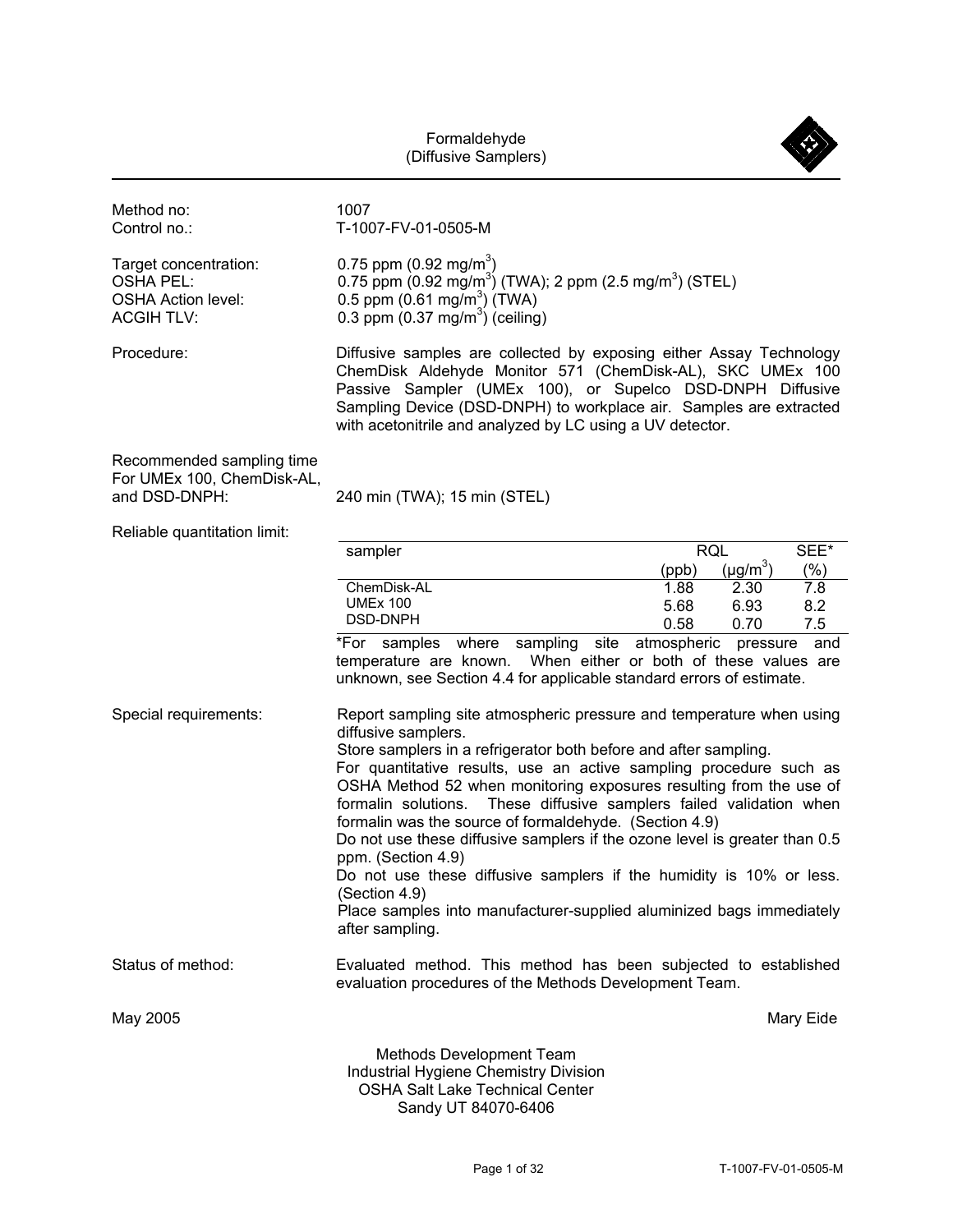# 1. General Discussion

For problems with accessibility in using figures and illustrations in this method, please contact the author at (801) 233-4900. These procedures were designed and tested for internal use by OSHA personnel. Mention of any company name or commercial product does not constitute endorsement by OSHA.

# 1.1 Background

1.1.1 History

The purpose of this work was to validate a diffusive sampler for formaldehyde. The 3M formaldehyde monitor 3721, used in OSHA Method ID-205<sup>1</sup>, adsorbed the formaldehyde onto a bisulfite-impregnated paper, and used chromotropic acid to detect formaldehyde. These samplers could be used for only TWA sampling with a minimum of 4 hours sampled. The PEL for formaldehyde has a 2 ppm STEL, so a diffusive sampler that could measure STEL level was desired. The three diffusive sampling devices used in this method are Assay Technology ChemDisk 571 Aldehyde Monitor (ChemDisk-AL), SKC UMEx 100 Passive Sampler (UMEx 100), and Supelco DSD-DNPH Diffusive Sampling Device (DSD-DNPH). All three of these samplers use 2,4 dinitrophenyl hydrazine (DNPH), in the presence of a strong acid, to derivatize the formaldehyde into a unique derivative. Other aldehydes and ketones will form their own unique derivative. The analysis is by liquid chromatography (LC) with a UV detector at 365 nm. The sensitivity of these samplers was much greater than the bisulfite impregnated paper, so these samplers can be used for STEL sampling. The reaction of the carbonyl containing chemical with DNPH to form the hydrazone derivative and water is shown below:



In the case of formaldehyde R1 and R2 are hydrogens.

The test atmospheres used in this work were dynamically generated by introducing the formaldehyde/water solution into a heated manifold, and then diluting the resultant vapor with a measured stream of air at a known flow, temperature, and humidity. The formaldehyde/water solution was freshly prepared by bubbling formaldehyde gas produced by heating paraformaldehyde into deionized water. A nitrogen gas stream carried the formaldehyde gas into the water. The concentration of the formaldehyde in solution was determined by titration following the procedure in OSHA Method 52. $2$  This solution was stable for at least 1 week. Theoretical test atmosphere concentration was calculated from the test atmosphere generation parameters, and it was confirmed using OSHA Method  $52<sup>2</sup>$  The average of active sampling method results was 99.4% of theoretical for side-by-side samples that were collected simultaneously for every diffusive sampler test. Theoretical test atmosphere concentrations (verified by active sample results) were used in subsequent calculations.

-

Formaldehyde OSHA Method ID-205. <www.osha.gov>(accessed 9/03/03).

Acrolein and/or Formaldehyde OSHA Method 52. <www.osha.gov>(accessed 9/03/03).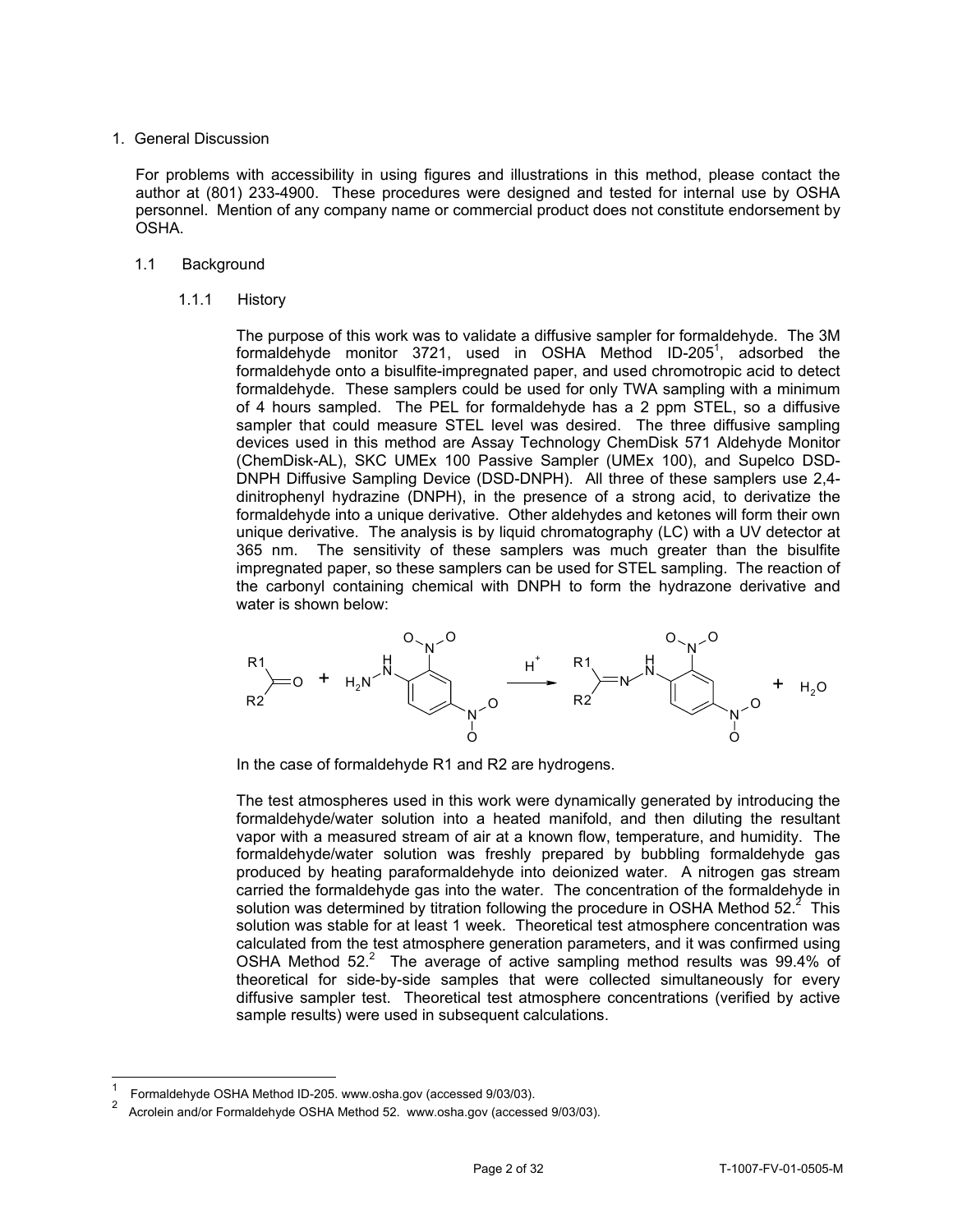Sampling test atmospheres generated using formalin (formaldehyde/water solution stabilized with methyl alcohol) at ambient temperatures can produce low results for diffusive samplers that have been calibrated with formaldehyde when compared to results from active samplers. This discrepancy has been cited in the literature and it was confirmed by experimental work performed in this method (Section 4.9), and may be as much as  $35\%$ <sup>3,4</sup> The root cause of the inconsistency is the reversible chemical reaction of formaldehyde and methyl alcohol to form primarily methoxymethanol and trace levels of dimethoxymethane.<sup>5</sup> Both formaldehyde and methoxymethanol react to form the formaldehyde derivative on reagent coated active and diffusive samplers. Methoxymethanol and dimethoxymethane have different diffusive sampling rates than formaldehyde. Sampling rate for diffusive samplers is dependant on the chemical being sampled, while sampling rate for active samplers is independent of the chemical being sampled, as the sampling rate is the flow rate of the sampling pump.

This uncorrectable bias for formaldehyde diffusive samplers will always exist in workplaces where formalin is used, and may be greater than the accuracy requirement of ±25% for TWA samples and ±35% for STEL samples, required by the OSHA standard for formaldehyde.<sup>6</sup> For quantitative results, an active sampling procedure such as OSHA Method  $52^7$  should be used when monitoring exposures resulting from the use of formalin solutions.

The laboratory test atmosphere issue can be resolved by increasing the temperature of the vapor generator such that it is sufficient to reverse the formation of methoxymethanol and dimethoxymethane and accordingly reform formaldehyde. Diffusive and active sampling results from such a test atmosphere are similar. This effect was also confirmed in this work (Section 4.11). Conditions in the workplace may not be sufficient to reverse the formation of methoxymethanol and dimethoxymethane, and their unknown proportions in workplace atmospheres can cause erroneous diffusive sampling results for formaldehyde.

 pollution levels are below 0.5 ppm ozone. Tests of an atmosphere of 0.577 ppm ozone Ozone is an interference for samplers using DNPH derivatization. Ozone can react with the DNPH, decreasing the amount available for derivatizing the formaldehyde, or it can decrease the amount of formaldehyde-DNPH already produced. $8$  Most urban showed a recovery of 92.5% for ChemDisk-AL, 92.6% for UMEx 100, and 92.5% for DSD-DNPH. Higher ozone levels showed more of a loss (Section 4.9).

The diffusive samplers in this work performed best in relative humidities (RH) above 10% (Section 4.9). At relative humidities lower than 10% the tested results were significantly lower when compared to theoretical. This indicates that water is a necessary component of the reaction between formaldehyde and DNPH.

Storing samplers at elevated temperatures causes the DNPH to decompose, forming 2,4-dinitroaniline, which may co-elute with the DNPH-formaldehyde derivative. EPA recommends storing samplers both before and after sampling at  $4 \degree C^{7,9}$  This

 $\overline{3}$ Pengelly, I, Groves, J.A., Levin, J.O., and Lindahl, R. An Investigation into the Differences in Composition of Formaldehyde Atmospheres Generated from Different Source Materials and the Consequences for Diffusive Sampling, *Ann. Occup. Hyg*.,

<sup>1996,</sup> Vol. 40, No. 5, pp 555-567.<br>
Formaldehyde in Air, MDHS 78.<www.hse.gov.uk> (accessed 9/10/03).

<sup>5</sup> Walker, J. *Formaldehyde*, Reinhold Publishing Corporation: New York, 1953, p 74.

<sup>6</sup> 6 CFR 1926.1148 Formaldehyde. <www.osha.gov> (accessed 9/03/03).

Acrolein and/or Formaldehyde OSHA Method 52. <www.osha.gov>(accessed 9/03/03).

<sup>8</sup> Compendium Method TO-11A, Determination of Formaldehyde in Ambient Air Using Adsorbent Cartridge Followed by High

<sup>&</sup>lt;sup>9</sup> Compendium Method 0011, Sampling for Selected Aldehyde and Ketone Emissions from Stationary Sources. <www.epa.gov> (accessed 4/15/04).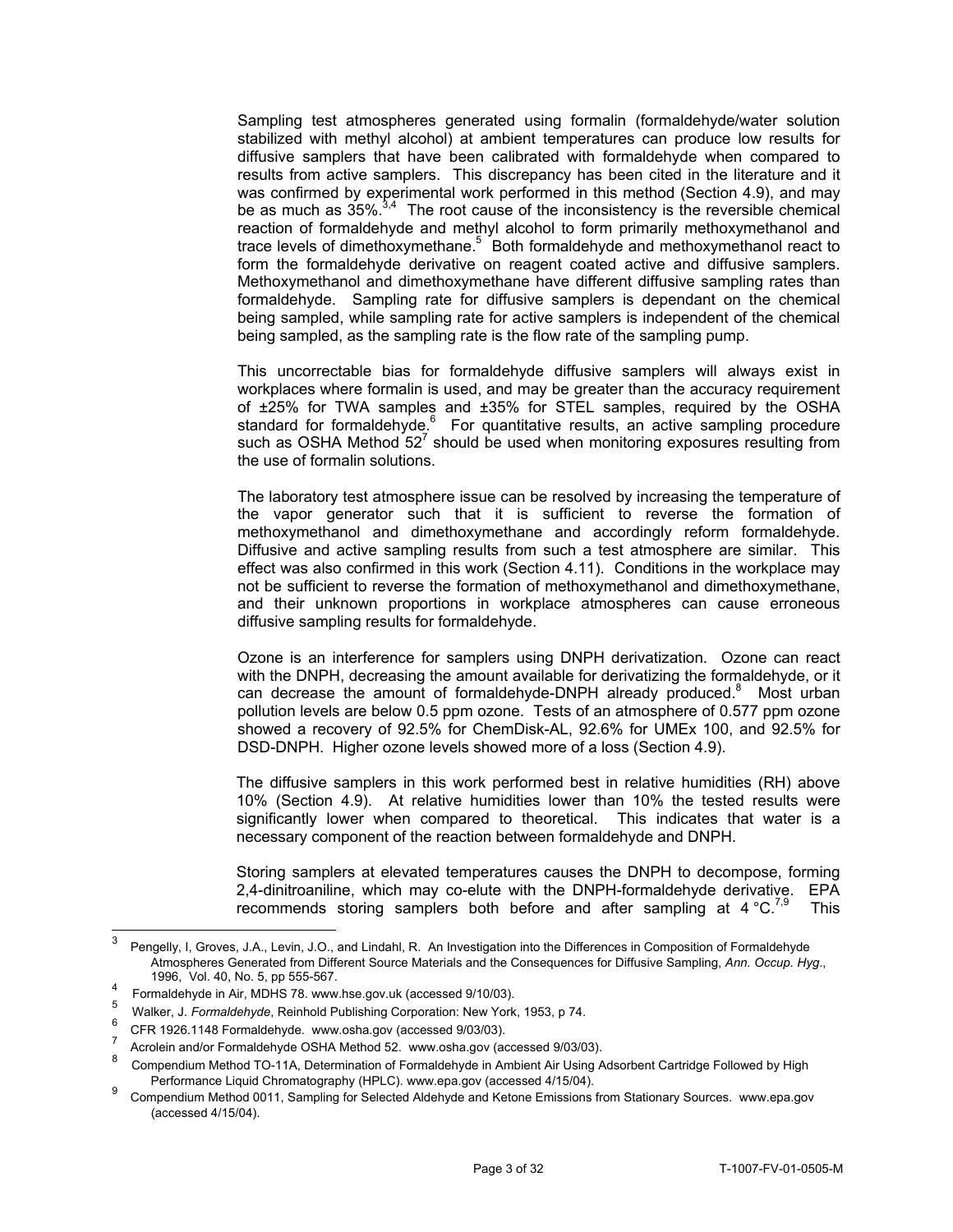silica gel air samplers were stored at 40 °C (104 °F) [overnight.](https://overnight.10)<sup>10</sup> decomposition was also observed by NIOSH, a significant increase of a peak at the retention time of the formaldehyde-DNPH derivative was observed when DNPH coated

1.1.2 Toxic effects (This section is for information only and should not be taken as the basis of OSHA policy. $)^6$ 

OSHA has stated "Formaldehyde has the potential to cause cancer in humans." Concentrations of 0.5 to 2 ppm may cause eye, respiratory, and skin irritation. Rats exposed to 2 ppm formaldehyde developed benign nasal tumors. Structural changes in epithelial cells in human nasal passages have been observed. The perception of formaldehyde by odor and/or eye irritation may diminish with time as the body adapts to the formaldehyde concentration in the workplace air. It can cause skin sensitization. Formaldehyde is genotoxic showing properties of both an initiator and a promoter.

1.1.3 Workplace exposure<sup>11</sup>

 solution. The rest of the commercial production is as formaldehyde gas and paraformaldehyde. Formaldehyde is used in the production of urea-formaldehyde, Formaldehyde is consistently listed in the top 25 chemicals produced in the U.S. Some of the formaldehyde produced in the U.S. is produced and consumed in the same facility through a closed system. Most of the commercial production is as a formalin phenol-formaldehyde, melamine, and polyacetal resins. It is used in the production of many organic chemicals, including dyes, fertilizers, disinfectants and germicides. It is used as a preservative for shampoos, conditioners, and paints, as an embalming fluid, as a hardening agent, as an oil well corrosion inhibitor, as a reducing agent in the recovery of gold and silver, as a fungicide for other plant products, as a component in the manufacture of fiberboard, particle board and plywood, and as a permanent-press treatment for fabrics. Formaldehyde exposure may come from the vapors from formaldehyde gas, formalin solution, or solid paraformaldehyde. Exposures also come from cutting, heating, and other manipulations of the formaldehyde containing resins, fiber products and wood products. Formaldehyde is a component of diesel exhaust.

1.1.4 Physical properties and other descriptive information<sup>10, 12, 13</sup>

| synonyms:                                                                                                                     | formic aldehyde; methyl aldehyde; methylanal; methylene oxide;<br>oxomethane; oxymethylene                                                                                    |
|-------------------------------------------------------------------------------------------------------------------------------|-------------------------------------------------------------------------------------------------------------------------------------------------------------------------------|
| IMIS <sup>14</sup><br>CAS number:<br>boiling point:<br>melting point:<br>molecular weight:<br>vapor pressure:<br>flash point: | 1290<br>$50 - 00 - 0$<br>$-19.5$ °C (-3.1 °F)<br>$-92$ C (-133.6 °F)<br>30.03<br>1.33 kPa @ -88 °C<br>50 °C (122 °F) (closed cup aqueous solution with 15% methyl<br>alcohol) |

liquid appearance: colorless gas; aqueous solutions with methyl alcohol are clear

 $\hat{a}$ CFR 1926.1148 Formaldehyde. <www.osha.gov> (accessed 9/03/03).

 $10\,$  $10$  Harper, M. NIOSH. Private communication, 2005.

Documentation of the Threshold Limit Values and Biological Exposure Indicies, 7<sup>th</sup> ed.; American Conference of Governmental Industrial Hygienists Inc.: Cincinnati, OH, 2001, Vol. II, p Formaldehyde 1-25. 12 Lewis, R. J. Sr., Ed. *Hawley's Condensed Chemical Dictionary*, 14th ed.; Van Nostrand Reinhold Co.: New York, 2001, p 511.

<sup>13</sup> Budavari, S., Ed. The Merck Index, 13<sup>th</sup> ed.; Merck & Co. Inc.: Whitehouse Station, NJ, 2001, p 751.

 $14$ OSHA Chemical Sampling Information, <www.osha.gov>(accessed 11/15/03).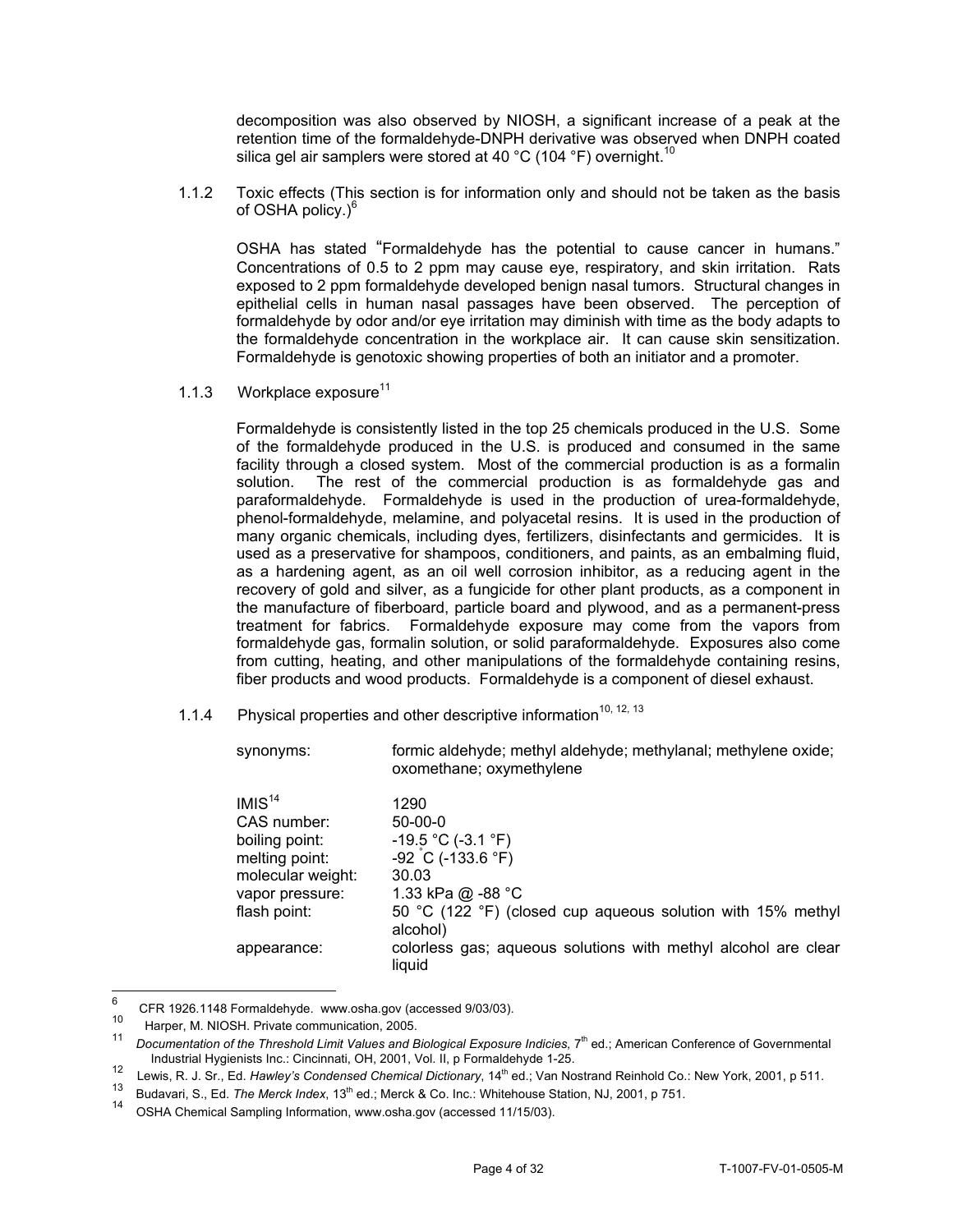vapor density:  $1.08$  (air = 1.0) molecular formula:  $CH<sub>2</sub>O$ <br>odor: punge pungent, slightly musty lower explosive limit: 7 to 73% by volume specific gravity: 0.815 at -20/4 °C solubility: very soluble in water, up to 55%; soluble in alcohol, ether structure:  $\cap$ 

$$
\mathbf{H} \setminus \mathbf{H}
$$

This method was evaluated according to the OSHA SLTC "Evaluation Guidelines for Air Sampling Methods Utilizing Chromatographic Analysis<sup>"15</sup>. The Guidelines define analytical parameters, specify required laboratory tests, statistical calculations and acceptance criteria. The analyte air concentrations throughout this method are based on the recommended sampling and analytical parameters. Air concentrations in ppm are referenced to 25°C and 101.3 kPa (760 mmHg).

- 1.2 Limit defining parameters
	- 1.2.1 Detection limit of the analytical procedure

The detection limit of the analytical procedure (DLAP) is 4.26 pg. This is the amount of analyte that will give a detector response that is significantly different from the response of a reagent blank. (Section 4.1)

# 1.2.2 Detection limit of the overall procedure

The detection limits of the overall procedure (DLOP) are shown in Table<br>1.2.2. These are the amounts of These are the amounts of formaldehyde spiked on the respective sampler that will give detector responses that are significantly different

| Table 1.2.2                               |      |      |       |  |
|-------------------------------------------|------|------|-------|--|
| Detection Limits of the Overall Procedure |      |      |       |  |
| sampler                                   | na   | ppb  | µq/m° |  |
| ChemDisk-AL                               | 2.25 | 0.56 | 0.69  |  |
| <b>UMEx 100</b>                           | 14.9 | 1.70 | 2.08  |  |
| <b>DSD-DNPH</b>                           | 3.56 | በ 17 | በ 21  |  |

from the responses of the respective sampler blanks. (Section 4.2) 1.2.3 Reliable quantitation limit

The reliable quantitation limits (RQL) are shown in Table 1.2.3. These are the amounts of formaldehyde spiked on the respective samplers that will give detector responses that are considered the lower limits for precise quantitative  $\frac{\text{UMEx 100}}{\text{BSD-DNPH}}$  11.9<br>measurements. (Section 4.2)  $\frac{\text{DSD-DNPH}}{\text{E}_{\text{E}} = \text{extraction efficiency}}$ 

| Table 1.2.3                         |  |
|-------------------------------------|--|
| <b>Reliable Quantitation Limits</b> |  |

| sampler         | ng                                                                                                                                                                                                                              | ppb  | mg/m <sup>3</sup> | E⊧   |
|-----------------|---------------------------------------------------------------------------------------------------------------------------------------------------------------------------------------------------------------------------------|------|-------------------|------|
| ChemDisk-AL     | 7.49                                                                                                                                                                                                                            | 1.88 | 2.30              | 99.5 |
| <b>UMEx 100</b> | 49.5                                                                                                                                                                                                                            | 5.68 | 6.93              | 99.3 |
| <b>DSD-DNPH</b> | 11.9                                                                                                                                                                                                                            | 0.58 | 0.70              | 99.5 |
|                 | $\sim$ . The set of the set of the set of the set of the set of the set of the set of the set of the set of the set of the set of the set of the set of the set of the set of the set of the set of the set of the set of the s |      |                   |      |

<sup>15</sup> <sup>15</sup>*Evaluation Guidelines For Air Sampling Methods Utilizing Chromatographic Analysis,* <www.osha.gov> (accessed 11/15/03).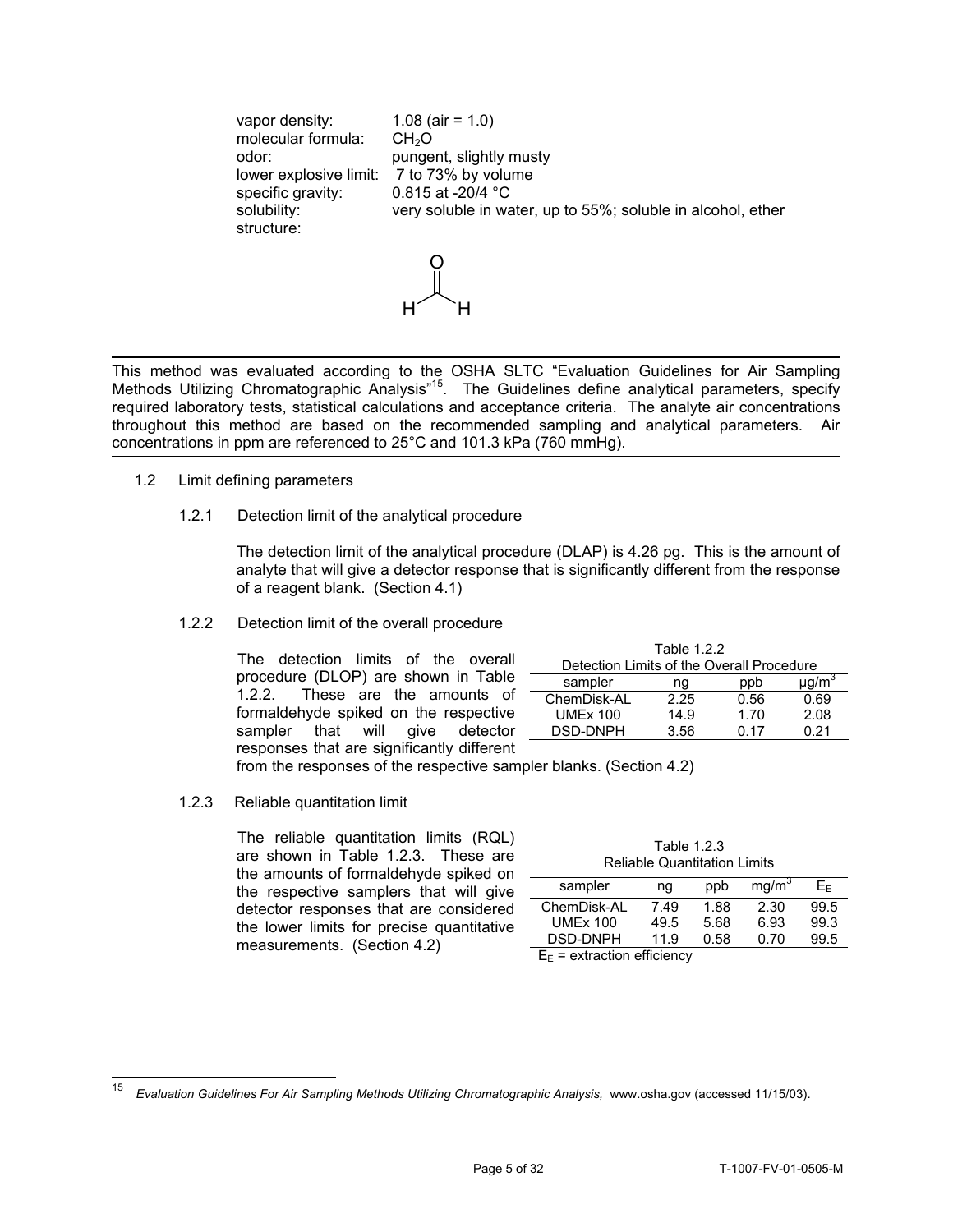# 1.2.4 Instrument calibration

The standard error of estimate is 0.051 µg over the range of 3.92 to 31.34 µg/sample. This range corresponds to 0.25 to 2 times the TWA target concentration for DSD-DNPH. (Section 4.3)

# 1.2.5 Precision

The precisions of the overall procedure at the 95% confidence level were calculated from the ambient temperature 17-day storage test for samples collected from a dynamically generated atmosphere of 0.75 ppm (0.92 mg/m<sup>3</sup>) formaldehyde. The precision includes the sampling rate variability of 7.71% for ChemDisk-AL, 8.06% for UMEx 100, and 7.54% for DSD-DNPH. There are different precision values given, depending on whether both, either, or neither temperature (*T*) or atmospheric pressure (*P*) are known at the sampling site. If the sampling site temperature is unknown, it is assumed to be 22.2  $\pm$  15°C (72  $\pm$  27°F) and a variability of  $\pm$ 7.7% is included. If the atmospheric pressure is not known, it is estimated from the sampling site elevation and a variability of ±3% is included. (Section 4.4)

| Precision of the Overall Procedure |                      |                      |                      |  |
|------------------------------------|----------------------|----------------------|----------------------|--|
| known conditions                   | ChemDisk-AL          | <b>UMEx 100</b>      | DSD-DNPH             |  |
|                                    | precision $(\pm \%)$ | precision $(\pm \%)$ | precision $(\pm \%)$ |  |
| both $T & P$                       | 15.3                 | 16.0                 | 14.8                 |  |
| only $T$                           | 16.3                 | 17.0                 | 15.9                 |  |
| only $P$                           | 21.6                 | 22.0                 | 21.2                 |  |
| neither $T$ nor $P$                | 22.3                 | 22 Z                 | 22 O                 |  |

#### 1.2.6 Recovery

The recovery of formaldehyde from samples used in a 17-day storage test remained above 95.2, 94.6, and 95.8% when the samples were stored at 23°C for ChemDisk-ALs, UMEx 100s, and DSD-DNPHs, respectively. All samples were stored in manufacturer-supplied aluminized bags to protect them from ambient formaldehyde. (Section 4.5)

# 1.2.7 Reproducibility

Six samples for each of the three types of samplers were collected from a controlled test atmosphere and submitted for analysis by the OSHA Salt Lake Technical Center. The samples were analyzed according to a draft copy of this procedure after 27 days of storage at 4 °C. No individual sample result deviated from its theoretical value by more than the precision reported in Section 1.2.5 for known temperature and pressure. (Section 4.6)

# 2. Sampling Procedure

All safety practices that apply to the work area being sampled should be followed. The sampling equipment should be attached to the worker in such a manner that it will not interfere with work performance or safety.

# 2.1 Apparatus

ChemDisk 571 Aldehyde Monitor, containing a glass fiber filter coated with DNPH and phosphoric acid (Assay Technology, Inc., catalog no. 571, lot 571AT1D03).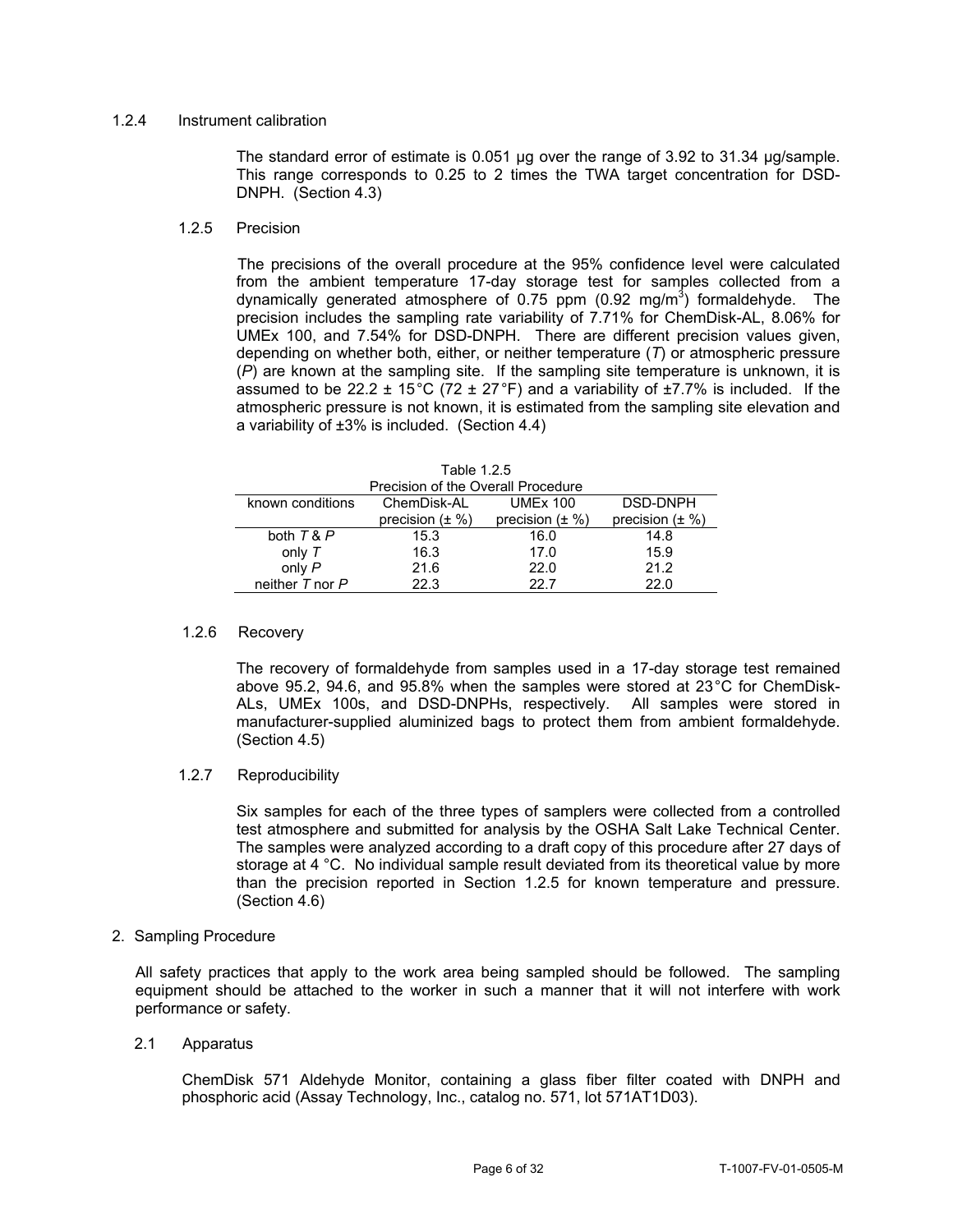SKC UMEx 100 Passive Sampler, containing a silica tape coated with DNPH and phosphoric acid (SKC, Inc., catalog no. 500-100, lots 2527A, 2233C, and 2756).

 DSD-DNPH Diffusive Samplers for Aldehydes, containing a beaded silica gel coated with DNPH and phosphoric acid (Supelco, Inc., lot SP0403H01). A reusable sampler holder was used to hold DSD-DNPH (Supelco, Inc., catalog no. 21019-U).

A thermometer and barometer to determine the sampling site air temperature and atmospheric pressure while sampling.

2.2 Reagents

None required

2.3 Technique

Refrigerate all samplers before and after use.

2.3.1 ChemDisk-AL (In general, follow the manufacture's instructions supplied with the samplers.)

Immediately before sampling, tear open the aluminum foil pouch at the notches, and remove the sampler. Remove the plastic cover from the face that has the holes, and save the cover. Place the sampler in the holder. Save the plastic disc-shaped sampler cover to put on the sampler after sampling is completed. If the sampler is the ChemDisk II design, tear open the aluminum foil pouch, attach the clip to the sampler, and open the cover. **Caution - The sampler begins to sample immediately after the foil pouch is opened and plastic cover is removed.** 

Record the start time on the OSHA 91A form or equivalent monitoring record.

Attach the sampler to the worker near his/her breathing zone with the side that has the holes facing forward. Assure that the area directly in front of the sampler is unobstructed throughout the sampling period.

At the end of the sampling period, detach the sampler from the worker and replace the cover. Place the sampler immediately into the plastic disc-shaped sampler holder and snap it shut. (In newer models, close the attached lid securely.) Then place it into the unused manufacturer-supplied aluminized bag, pull off the protective strip from the adhesive, and close it securely. Fold the sealed flap one more time. Any failure to seal the sample in the manufacturer-supplied aluminized bag could result in the sample continuing to collect formaldehyde from the workplace and from ambient air while in transit. Label the aluminized bag with pertinent sampling information. Place a form OSHA-21 seal across the folded top of the bag. Record the stop time on the OSHA 91A form.

Verify that the sampling times are properly recorded on OSHA 91A form for each sample. Also, identify blank samples on this form.

The following steps should be performed in a low background area for a set of samplers as soon as possible after sampling.

Submit at least one blank sample with each set of samples. Ready a blank by removing the sampler from its pouch and place it in an unused aluminized bag, seal the bag, label properly, fold the closure side of the bag down, and place the form OSHA-21 seal across the folded top of the bag.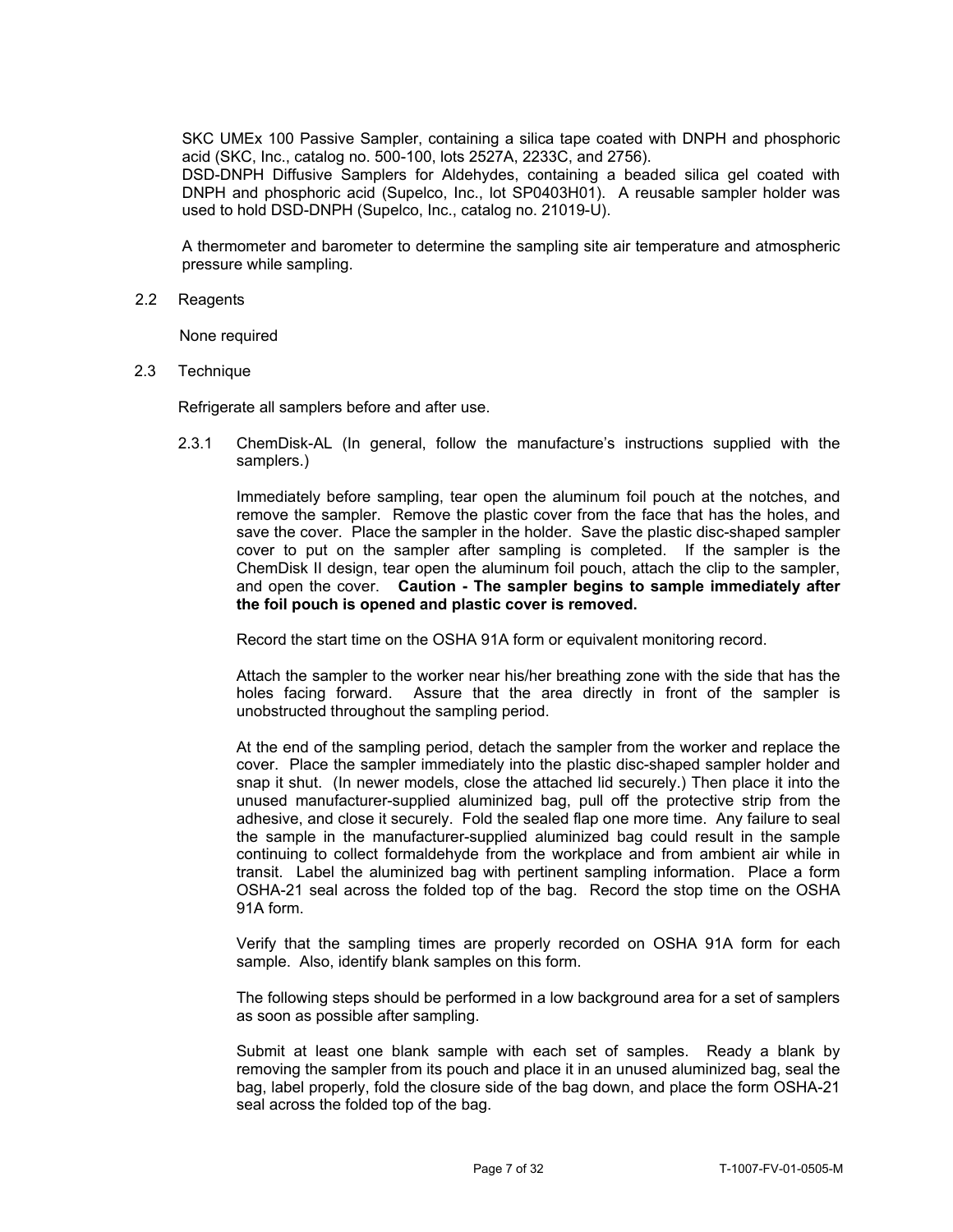Record the room temperature and atmospheric pressure or elevation above sea level of the sampling site on OSHA 91A form.

List any chemical compounds that could be considered potential interferences that are being used in the sampling area.

Submit the samples to the laboratory for analysis as soon as possible after sampling. If delay is unavoidable, store the samples in a refrigerator. Ship any bulk samples separate from the air samples.

2.3.2 UMEx 100 (In general, follow the manufacture's instructions supplied with the samplers.)

 band down to the opposite end from the clip, exposing a face covered with holes. The samplers come individually sealed in manufacturer-supplied aluminized bags. When ready to begin sampling, tear the top off at the notches, being careful to not tear the bag on the sampler side of the closure. Save the aluminized bag to place the sampler in after sampling. Open the closure and pull out the sampler. Pull the green **Caution - The sampler begins to sample immediately after the green band is moved to expose the face covered with holes.** 

Record the start time on the back of the sampler and on the OSHA 91A form or equivalent monitoring record.

Attach the sampler to the worker near his/her breathing zone with the side covered with holes facing forward. Assure that the area directly in front of the sampler is unobstructed throughout the sampling period.

At the end of the sampling period, detach the sampler from the worker and slide the green band over the face with holes. Record the stop time on the back of the sampler and on the OSHA 91A form. Place the sampler back into the manufacturer-supplied aluminized bag and close it securely. Fold the top of the bag under the closure and then seal each sampler with a form OSHA-21 seal over the folded top of the aluminum bag. Any failure to seal the sample in the manufacturer-supplied aluminized bag could result in the sample continuing to collect formaldehyde from the workplace and from ambient air in transit.

Verify that the sampling times are properly recorded on the OSHA 91A form for each sample. Also, identify blank samples on this form.

The following steps should be performed in a low background area for a set of samplers as soon as possible after sampling.

the folded edge of the bag. Send at least one blank sampler with each set of samplers. Ready a blank by opening the manufacturer-supplied aluminized bag, removing the sampler, open then immediately close the green band, replace it in the manufacturer-supplied aluminized bag, close the bag, fold the bag at the closure, and place a form OSHA-21 seal over

Record the room temperature and atmospheric pressure or elevation above sea level of the sampling site on OSHA 91A form.

List any chemical compounds that could be considered potential interferences that are being used in the sampling area.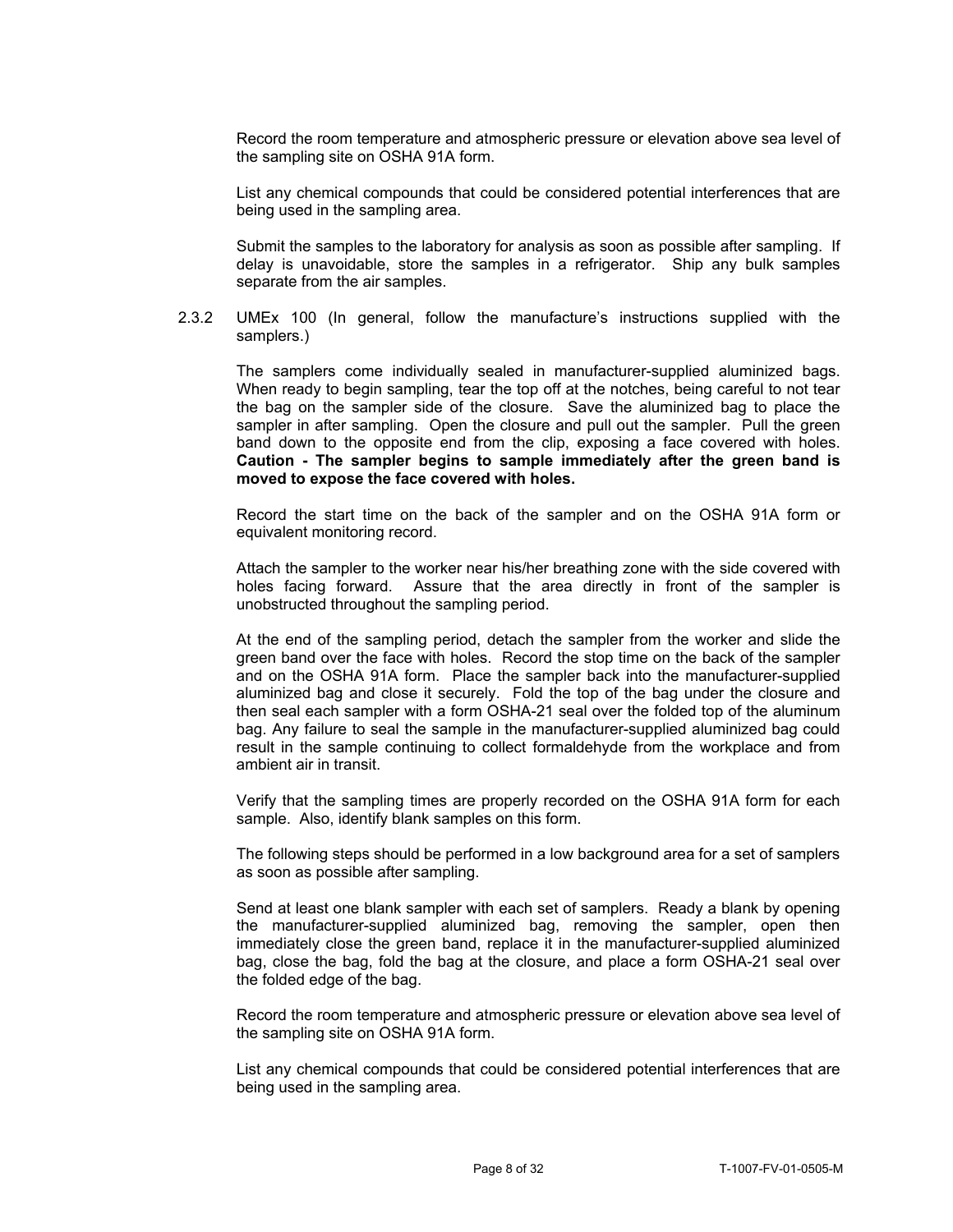Submit the samples to the laboratory for analysis as soon as possible after sampling. If delay is unavoidable, store the samples in a refrigerator. Ship any bulk samples separate from the air samples.

# 2.3.3 DSD-DNPH (In general, follow the manufacturer's instructions.)

 to perform sampling. The Supelco re-useable sampler holder looks like an open tube **after the aluminized bag is opened.** The sampler comes in an aluminized bag. A re-useable sampler holder is also needed with large holes all over it, and a pen-clip on one side. Open the manufacturer-supplied aluminized bag by cutting with scissors along the dashed line. Remove the sampler from the aluminized bag and place into the holder. Save the aluminized bag to put the sampler back in for shipment. **Caution- The sampler begins to sample immediately** 

Record the start time on the OSHA 91A form or equivalent monitoring record.

Attach the sampler to the worker near his/her breathing zone. Assure that the area directly in front of the sampler is unobstructed throughout the sampling period.

At the end of the sampling period, immediately detach the sampler from the worker, remove from the holder, and place it in the manufacturer-supplied aluminized bag, close it securely, fold the bag near the closure, and place the form OSHA-21 seal across the folded top of the bag. Record the stop time on OSHA 91A form. Any failure to seal the sample in the manufacturer-supplied aluminized bag could result in the sample continuing to collect formaldehyde from the workplace and from ambient air in transit.

Verify that the sampling times are properly recorded on the OSHA 91A form for each sample. Also, identify blank samples on this form.

Prepare a blank in a contaminate-free area by removing an unused sampler from its manufacturer-supplied aluminized bag, immediately replacing it, close the bag, fold the top of the bag, and seal with the form OSHA-21 seal over the folded top of the bag.

Record the room temperature and atmospheric pressure or elevation above sea level of the sampling site on the OSHA 91A form.

List any chemical compounds that could be considered potential interferences which are being used in the sampling area.

separate from the air samples. Submit the samples to the laboratory for analysis as soon as possible after sampling. If delay is unavoidable, store the samples in a refrigerator. Ship any bulk samples

# 2.4 Sampler capacity (Section 4.7)

.

The sampling rate and capacity of the ChemDisk-AL, UMEx 100, and DSD-DNPH were determined by sampling a dynamically generated test atmosphere of formaldehyde (1.5 ppm) at an average of 78% relative humidity and 23°C for increasing time intervals. A sampling rate of 13.56 mL/min for ChemDisk-ALs, 29.77 mL/min for UMEx 100s, and 70.45 mL/min for DSD-DNPHs was determined. The sampler capacity was not exceeded after more than 10 hours of sampling at 1.5 ppm formaldehyde.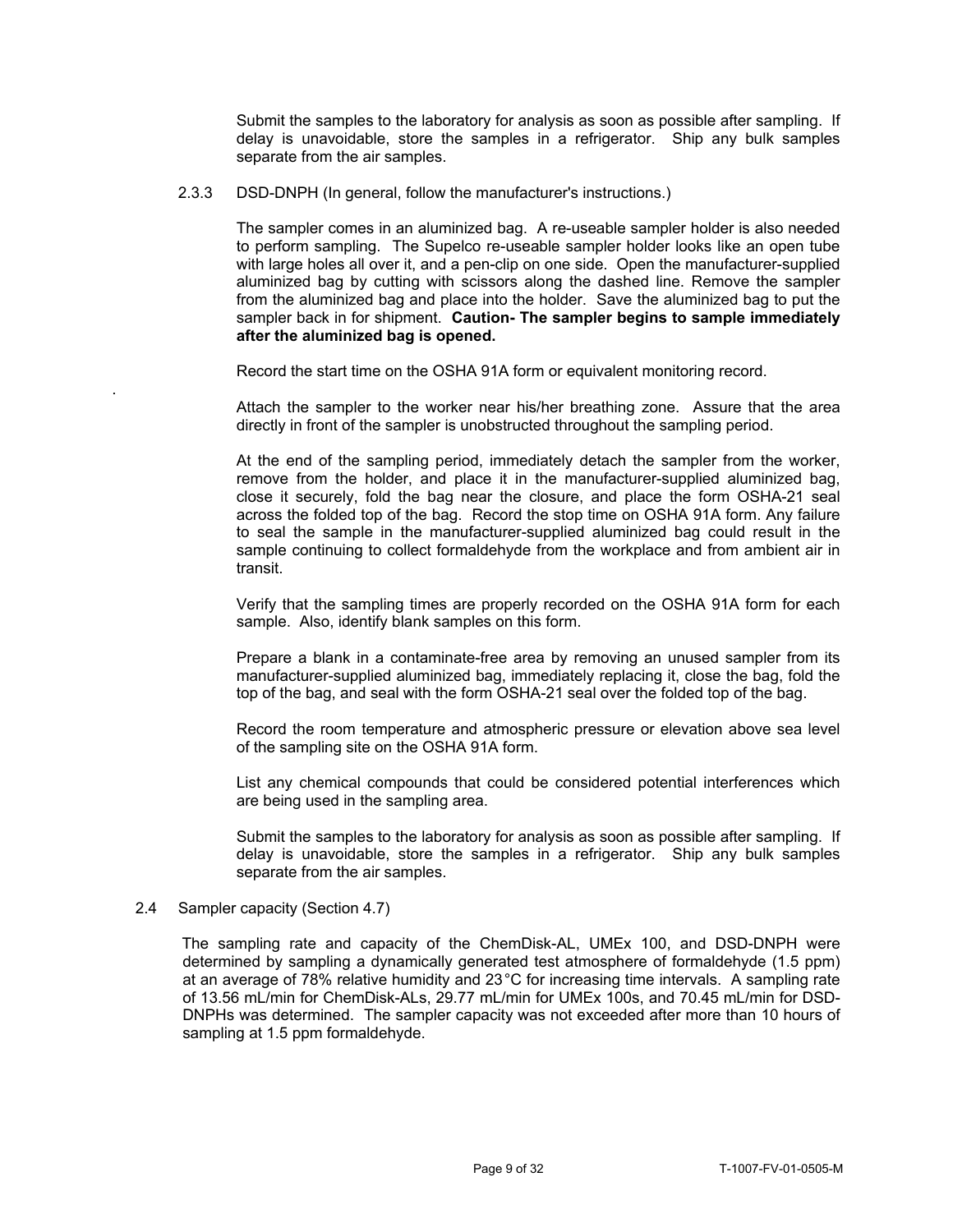# 2.5 Extraction efficiency (Section 4.8)

It is the responsibility of each analytical laboratory to determine the extraction efficiency because the laboratory techniques may be different than those listed in this evaluation and may influence the results.

2.5.1 ChemDisk-AL

The mean extraction efficiency for formaldehyde from dry ChemDisk-AL over the range of RQL to 2 times the target concentration (0.007 to 5.74 micrograms per sample) was 100.1%. The extraction efficiency was not affected by the presence of water.

Extracted samples remain stable for at least 24 h.

2.5.2 UMEx 100

The mean extraction efficiency for formaldehyde from dry UMEx 100 over the range of RQL to 2 times the target concentration (0.05 to 12.36 micrograms per sample) was 99.8%. The extraction efficiency was not affected by the presence of water.

Extracted samples remain stable for at least 24 h.

2.5.3 DSD-DNPH

The mean extraction efficiency for formaldehyde from dry DSD-DNPH over the range of RQL to 2 times the target concentration (0.012 to 31.34 micrograms per sample) was 100.0%. The extraction efficiency was not affected by the presence of water.

Extracted samples remain stable for at least 24 h.

- 2.6 Recommended sampling time and sampling rate
	- 2.6.1 ChemDisk-AL

 for 15 min to collect STEL (short-term) samples. The sampling rate is 13.56 mL/min at Sample with ChemDisk-AL for up to 240 min to collect TWA (long-term) samples, and NTP.

When short-term samples are collected, the air concentration equivalent to the reliable quantitation limit becomes larger. For example, the reliable quantitation limit for ChemDisk-AL is 0.03 ppm  $(0.037 \text{ mg/m}^3)$  for formaldehyde when 0.2 L (15 min) is sampled.

2.6.2 UMEx 100

Sample with UMEx 100 for up to 240 min to collect TWA (long-term) samples, and for 15 min to collect STEL (short-term) samples. The sampling rate is 29.77 mL/min at NTP.

When short-term samples are collected, the air concentration equivalent to the reliable quantitation limit becomes larger. For example, the reliable quantitation limit for UMEx 100 is 0.09 ppm  $(0.11 \text{ mg/m}^3)$  for formaldehyde when 0.45 L (15 min) is sampled.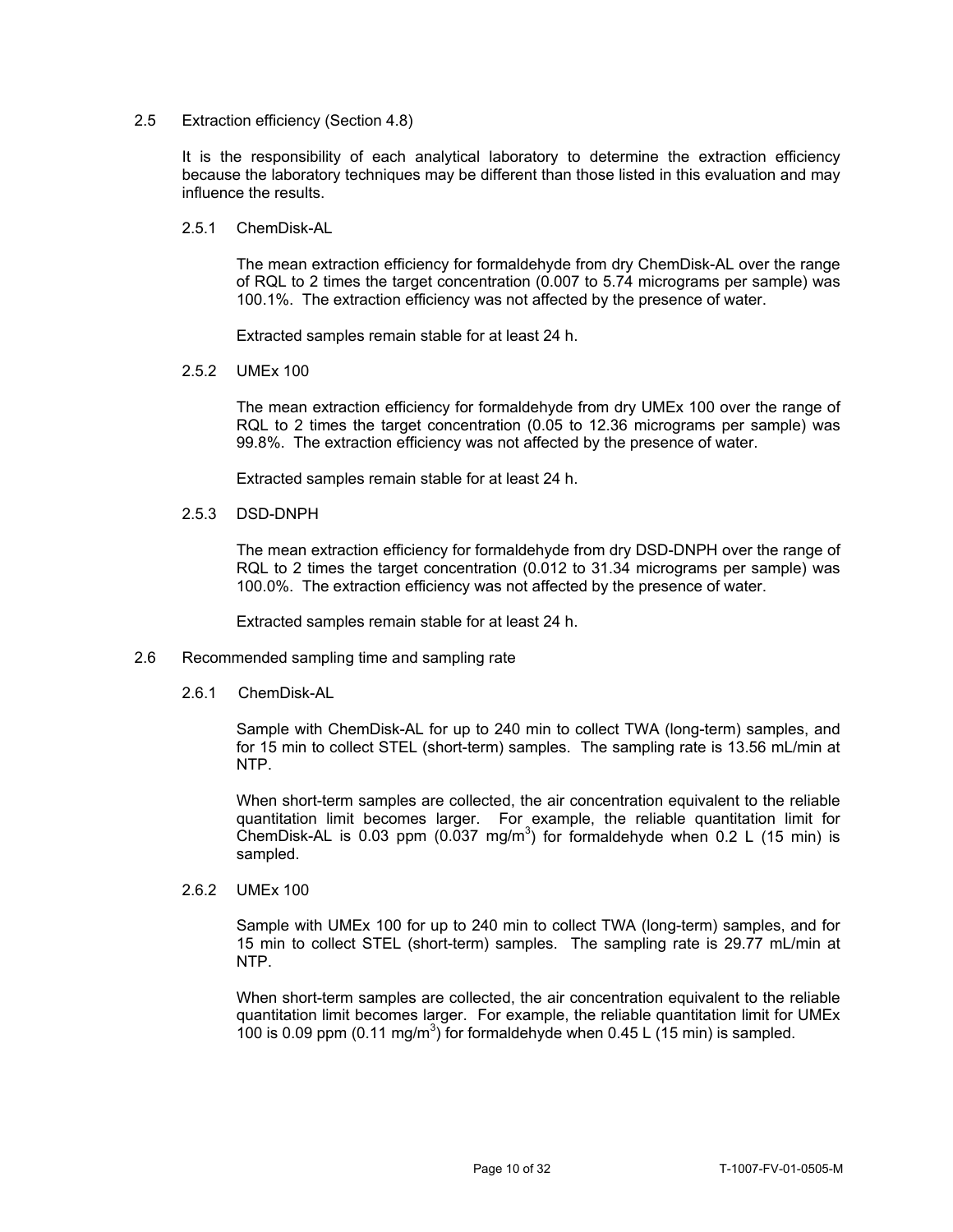# 2.6.3 DSD-DNPH

Sample with DSD-DNPH for up to 240 min to collect TWA (long-term) samples, and for 15 min to collect STEL (short-term) samples. The sampling rate is 70.45 mL/min at NTP.

When short-term samples are collected, the air concentration equivalent to the reliable quantitation limit becomes larger. For example, the reliable quantitation limit for DSD-DNPH is 0.0092 ppm  $(0.011 \text{ mg/m}^3)$  for formaldehyde when 1.06 L (15 min) is collected.

# 2.7 Interferences, sampling (Section 4.9)

# Reverse diffusion

for three hours to contaminate free humid air with an average humidity of 76% at 23 °C. Reverse diffusion is a measure of the ability of the sorbent within a diffusive sampler to retain the analyte collected. Reverse diffusion was measured by first exposing two sets of samplers to humid air containing the analyte for one hour and then additionally exposing one of the sets Comparison of the two sets showed an average recovery of 100.7% for ChemDisk-AL, 101.3% for UMEx 100, and 100.6% for DSD-DNPH, indicating no loss to reverse diffusion.

### Low humidity

The recovery for ChemDisk-AL was 93.5% of theoretical, UMEx 100 was 95.5% of theoretical, and DSD-DNPH was 95.4% of theoretical of a test atmosphere of two times the target concentration of formaldehyde and having an average relative humidity of 20% at 23°C for four hours.

At humidities lower than 20% the samplers had lower recoveries when compared with theoretical, the lower the humidity the lower the recovery. The recoveries ranged from 85.4% at 15% relative humidity to 66.1% at 5% relative humidity for ChemDisk-AL, from 89.7% at 15% relative humidity to 76.2% at 5% relative humidity for UMEx 100, and 89.4% at 15% relative humidity to 77.2% at 5% relative humidity for DSD-DNPH.

# Low concentration

The average recovery for ChemDisk-AL was 96.7% of theoretical, UMEx 100 was 98.5% of theoretical, and DSD-DNPH was 99.6% of theoretical when sampling a test atmosphere containing 0.075 ppm formaldehyde and having an average relative humidity of 79% at 23°C.

# Interference

-

The ability of diffusive samplers to collect formaldehyde in the presence of an interference was determined by sampling a test atmosphere containing an average relative humidity of 78% at 23°C and containing 2 ppm formaldehyde along with 2 ppm acetaldehyde, 2 ppm butyraldehyde, 2 ppm benzaldehyde, and 0.2 ppm glutaraldehyde. The formaldehyde concentration from the samples remained above 99.7% of theoretical for ChemDisk-AL, 99.3% for UMEx 100, and 100.0% for DSD-DNPH.

Ozone is a known interference for active samplers using DNPH to derivatize formaldehyde.<sup>7</sup> The ozone can react with the DNPH decreasing the amount available to react, or it can decrease the amount of formaldehyde-DNPH derivative already formed. Tests were conducted

<sup>7</sup> Compendium Method TO-11A, Determination of Formaldehyde in Ambient Air Using Adsorbent Cartridge Followed by High Performance Liquid Chromatography (HPLC). <www.epa.gov> (accessed 4/15/04).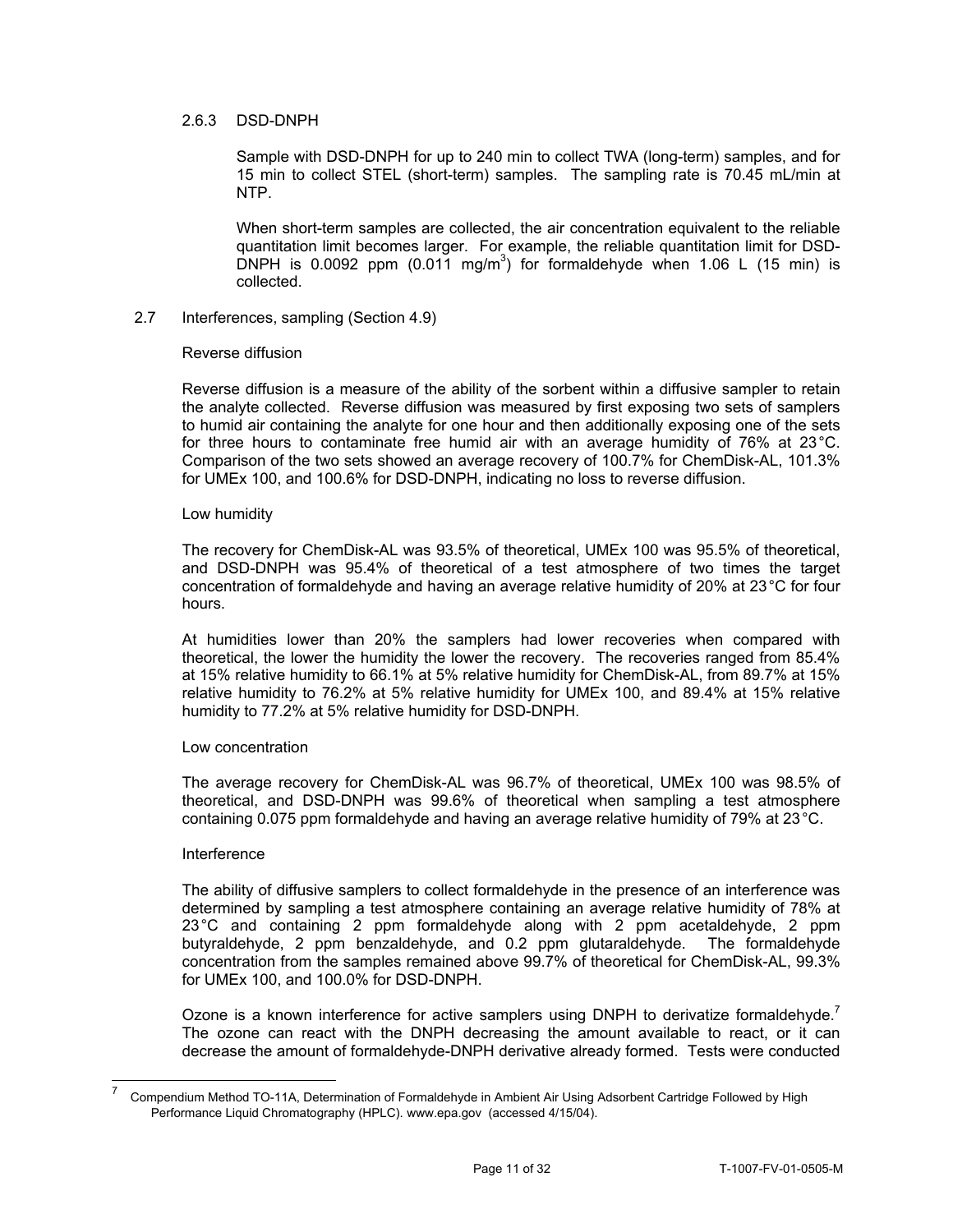by exposing samplers to an atmosphere of 0.78 ppm formaldehyde at an average relative humidity of 79% at 23 °C for 240 min and then exposing them to ever increasing concentrations of ozone, for 240 minutes, to determine the extent of the ozone interference. ChemDisk-AL recoveries ranged from 96.6% at an ozone concentration of 0.154 ppm to 87.3% at an ozone concentration of 0.719 ppm. UMEx 100 recoveries ranged from 96.9% at an ozone concentration of 0.154 ppm to 87.3% at an ozone concentration of 0.719 ppm. DSD-DNPH recoveries ranged from 97.1% at an ozone concentration of 0.154 ppm to 87.0% at an ozone concentration of 0.719 ppm.

Formaldehyde solutions stabilized with methyl alcohol (formalin) allow formaldehyde to react with methyl alcohol to form mainly methoxymethanol and some dimethoxymethane, which have different sampling rates than formaldehyde. Four different formaldehyde solutions, containing differing concentrations of methyl alcohol, were tested to determine the percentage from theory of the recovery for each diffusive sampler. For the solution containing 7-8% methyl alcohol the recovery was 86.8% of theory for ChemDisk-AL, 86.6% for UMEx 100, and 86.4% for DSD-DNPH. For the three solutions containing 10-15% methyl alcohol the recoveries ranged from 69.3% to 72.7% of theory on ChemDisk-AL, 68.7% to 70.9% for UMEx100, and 69.0% to 71.5% for DSD-DNPH. The active sampler recoveries from these tests averaged 99.8%. These variations indicate an uncorrectable bias in sampling with these diffusive samplers.

# 3. Analytical Procedure

Adhere to the rules set down in your Chemical Hygiene Plan<sup>16</sup>. Avoid skin contact and inhalation of all chemicals and review all appropriate MSDSs before beginning this analytical procedure.

3.1 Apparatus

l

A liquid chromatograph equipped with a UV detector. A Waters 600 Controller and pump, with a Waters 2487 Dual wavelength absorbance Detector, and a Waters 717 plus Autosampler was used for this evaluation. A Pinnacle TO-11 5  $\mu$ m 250 × 4.6-mm column (Restek Corporation, Bellefonte, PA) was used in this evaluation.

An electronic integrator or other suitable means of measuring LC detector response for analysis of the active samplers. A Waters Millenium<sup>32</sup> Data System was used in this evaluation.

Light-impervious (amber) glass vials with PTFE-lined caps. In this evaluation, 4-mL vials were used. The DSD-DNPH and UMEx100 samples also required 1-mL inserts to place the supernatant into after extraction.

A dispenser capable of delivering 2.0 mL of extracting solvent to prepare standards and samples. If a dispenser is not available, a 2.0-mL volumetric pipet may be used.

Class A volumetric flasks - 10-mL and other convenient sizes for preparing standards.

Class A volumetric pipets for making analytical standards.

Calibrated 10-µL syringe for preparing standards.

Rotator. A Fisher Roto Rack was used to extract the samples.

<sup>16</sup> Occupational Exposure to Hazardous Chemicals in Laboratories. *Code of Federal Regulations*, Part 1910.1450, Title 29, 1998.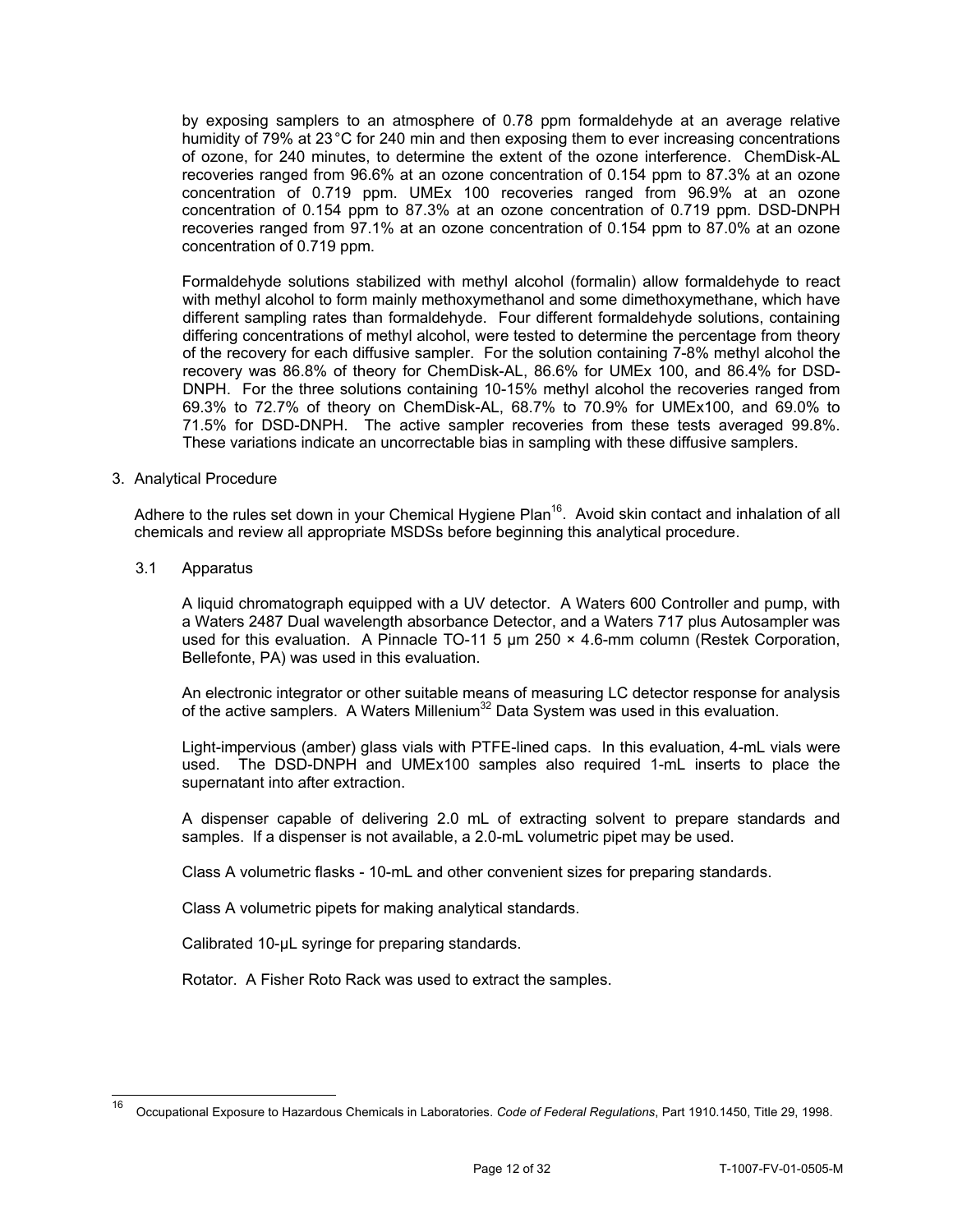# 3.2 Reagents

 Formaldehyde-DNPH derivative, [CAS no. 1081-15-8], reagent grade or better. The formaldehyde-DNPH derivative used in this evaluation was A.C.S. reagent grade (lot no. LB18595) purchased from Supelco (Bellefonte, PA). The derivative is light sensitive, so all solutions must be protected from light.

Acetonitrile, [CAS no. 75-05-8], reagent grade or better. The acetonitrile used in this evaluation was 99.9+% HPLC grade (lot no. 042316) purchased from Fisher (Pittsburg, PA).

Phosphoric acid, [CAS no. 7664-38-2], reagent grade or better. The phosphoric acid used in this evaluation was 85.9% Baker-Analyzed (lot no. D25821) purchased from J.T. Baker (Phillipsburg, NJ).

Deionized water, 18 megaohm. A Barnstead NANOpure Diamond water deionizer was used in this evaluation.

The LC mobile phase consisted of 65% acetonitrile/35% deionized water/0.2% phosphoric acid by volume.

If the formaldehyde-DNPH derivative is not used as an analytical standard, the analytical standards can be prepared with the following chemicals:

Formaldehyde [CAS no. 50-00-0], reagent grade or better. The formaldehyde used in this evaluation was 37% (lot no. 15902 CO) purchased from Aldrich Chemical Company (Milwaukee, WI). The formaldehyde solution should be titrated every 6 months following the procedure found in OSHA Method  $52.<sup>2</sup>$ 

2,4-Dinitrophenylhydrazine (DNPH), [CAS no. 119-26-6], moist solid containing >30% water, reagent grade or better. The DNPH used in this evaluation was 99% (lot no. 7627JK) purchased from Aldrich Chemical Company (Milwaukee, WI). DNPH is light sensitive, so all solutions and samples should be protected from the light in lightimpervious containers. The DNPH was purified by recrystalization from hot acetonitrile and dried with a nitrogen stream. There is formaldehyde in ambient air that can react with DNPH as it dries if air is used to dry the crystals, so it is important to use a nitrogen atmosphere when recrystalizing the DNPH. The DNPH will need to be recrystalized when a significant background of formaldehyde-DNPH is found in reagent blank. Store DNPH under a nitrogen blanket.

DNPH standard solution. The solution was composed of 1-g recrystalized DNPH and 5 mL phosphoric acid in 1 L acetonitrile. This solution was used to prepare analytical standards by injecting the formaldehyde stock solution into this solution. All solutions and containers are placed under a nitrogen blanket to prevent absorption of ambient formaldehyde.

# 3.3 Standard preparation

Prepare concentrated stock standards of formaldehyde-DNPH in acetonitrile. Concentrated stock standards keep at least two weeks in the freezer if protected from light. Prepare working analytical standards by diluting these stock standards with the extracting solution delivered from the same dispenser used to extract the samples. Prepare fresh dilutions with each analysis. The concentration of the stocks are corrected for the difference in the molecular weights of the formaldehyde (MW = 30.03) and formaldehyde-DNPH (MW = 210.15). Dilutions

 $\mathfrak{p}$ Acrolein and/or Formaldehyde OSHA Method 52. <www.osha.gov> (accessed 9/03/03).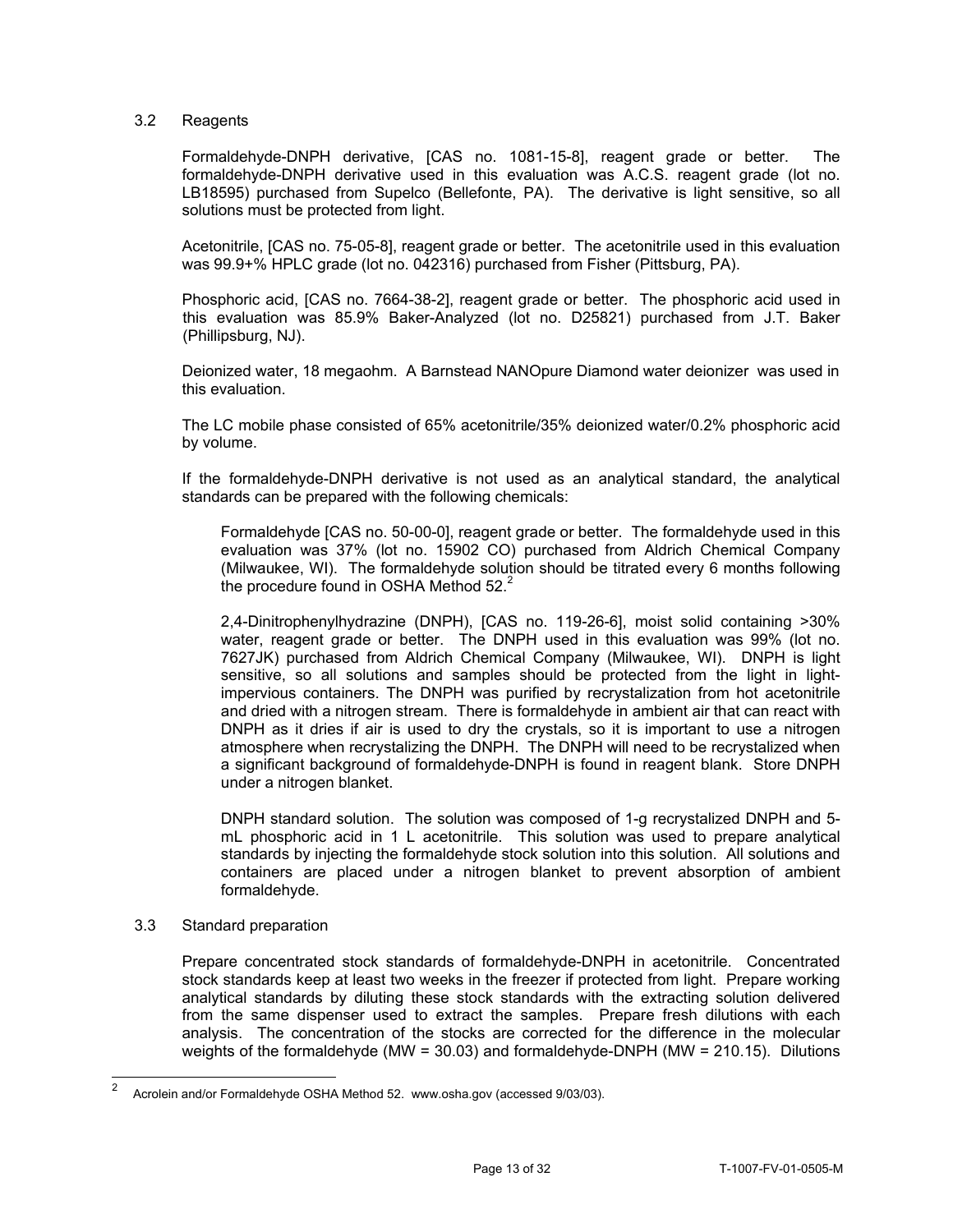of the stock standards are prepared, the concentration range for standards used to analyze DSD-DNPH for this evaluation was 0.01 to 109.7 ug/mL formaldehyde-DNPH or the equivalent as formaldehyde was 0.002 to 15.67 µg/mL (0.004 to 31.34 µg/sample when multiplied by the 2-mL extraction volume).

An alternate procedure for preparing analytical standards is to use the commercially available formaldehyde and a solution of recrystalized DNPH in acetonitrile (DNPH standard solution contains 1-g DNPH, 5-mL phosphoric acid in 1-L acetonitrile). It is important that DNPH be recrystalized and dried with nitrogen to prevent the formaldehyde in the ambient air from reacting with DNPH as it dries, causing contamination. Stock solutions of formaldehyde are prepared in water, and microliter amounts are spiked into 2 mL of DNPH standard solution. A stock solution of 10 µL/mL formalin in water is equivalent to 4.01 mg/mL or 4.01 µg/µL (for a density of 1.083 and 37% w/w formaldehyde in the solution). A spike of 3 µL of this stock solution into 2 mL of DNPH standard solution is equivalent to 6.02 ug/mL formaldehyde (12.04 ug/sample) in DNPH standard solution.

Bracket sample concentrations with standard concentrations. If, upon analysis, sample concentrations fall outside the range of prepared standards, prepare and analyze additional standards to include in the calibration curve or dilute high samples with extraction solvent and reanalyze the diluted samples.

The calibration curve is plotted by comparing area counts to µg/mL. To obtain the mass per sample the concentration in  $\mu$ g/mL is multiplied by the 2 mL extraction volume.

### 3.4 Sample preparation

3.4.1 ChemDisk-AL (In general, follow the manufacturer's instructions.)

Remove the sampler from the aluminized bag.

Pry the back end cap off with tweezers or a small screwdriver, remove the coated glass fiber filter, and place into a light-impervious (amber) 4-mL vial.

The newer Chemdisk II model comes with an attached cap. Open the cap, place a probe or pointed forceps in one of the holes of the diffusion screen and pry off the diffusion screen. Remove the coated filter and place into a light-impervious 4-mL vial.

Add 2.0 mL of acetonitrile to each vial and immediately cap the vials with PTFE-lined caps.

Rotate on a rotator for 15 min.

#### 3.4.2 UMEx 100 (In general, follow the manufacturer's instructions.)

Remove the sampler from the aluminized bag.

Push the green closure band to the center of the sampler and pry it off from the side (pliers work well to grab the edge of the green band to pry it off). At the bottom of the sampler there is a tab which you push in to make the top of the sampler come off. Inside are two squares of coated silica tape. Remove each one and place each into its own light-impervious (amber) 4-mL vial. While the manufacturer says the second, inner section, is a blank, tests in this method showed that the amount of formaldehyde found on the inner section increased with higher concentrations in the test atmospheres, so it was assumed to be part of the sample, not a back-up or blank.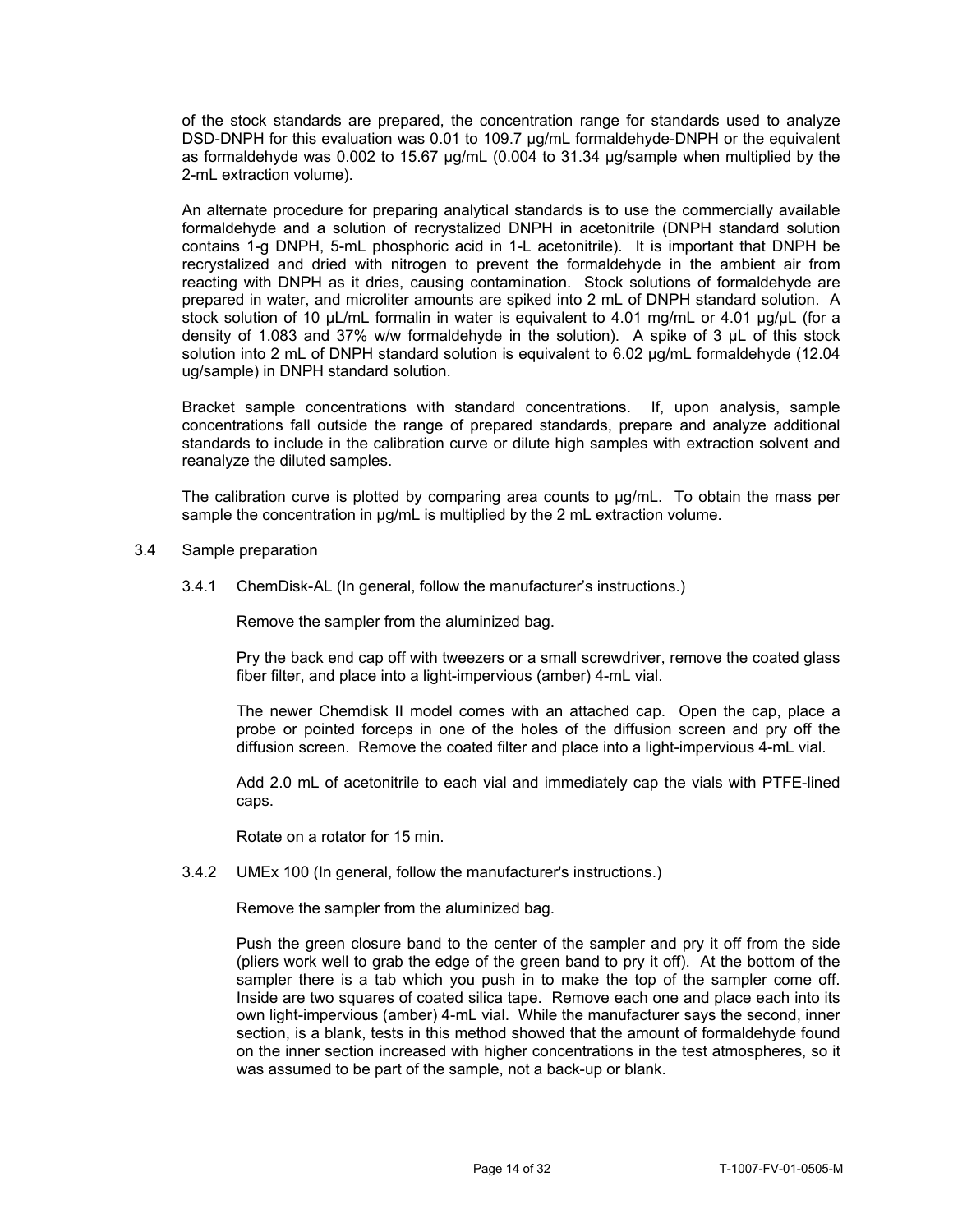Add 2.0 mL of acetonitrile to each vial and immediately seal the vials with PTFE-lined caps.

Place samples on a rotator for 15 min. Immediately pour the supernatant (liquid in the vial) into a 1-mL insert for the 4-mL vial, place the insert back into the vial, and cap the vial. The formaldehyde-DNPH derivative will decrease in solution with time if left in contact with the silica tape. If samples are not transferred within 5 minutes after completing rotation, re-rotate the samples for 5 min, and immediately transfer the sample supernatant.

3.4.3 DSD-DNPH (In general, follow the manufacturer's instructions.) Remove the sampler from the aluminized bag.

Remove the white translucent part. Dynamically extract the DNPH-coated silica gel inside the sampler using a syringe filter with 2 mL of acetonitrile into a light-impervious (amber) 4-mL vial.

Alternately, place the DNPH-coated silica gel into a light-impervious (amber) 4-mL vial, add 2.0 mL of acetonitrile to each vial and immediately seal the vials with PTFE-lined caps. Rotate samples on a rotator for 15 min. Immediately pour the supernatant into a 1-mL insert for the 4-mL vial, separate from the silica gel, and place the insert back into the vial and cap. The formaldehyde-DNPH derivative will decrease in solution with time if left in contact with the silica gel. If samples are not transferred within 5 min after completing rotation, re-rotate the samples for 5 min, and immediately transfer the sample supernatant.

# 3.5 Analysis

Liquid chromatograph conditions: 2000



Figure 3.5.1 A chromatogram of 18.9 µg/mL formaldehyde in acetonitrile with DNPH. [Key: 1) DNPH, 2) formaldehyde as the DNPH derivative.]

An external standard (ESTD) calibration method is used. A calibration curve can be constructed by plotting response of standard injections versus micrograms/milliliter of analyte. (Note: the samples are extracted with 2 mL of acetonitrile so the mass per sample is the  $\mu q/mL$ x 2 mL.) Bracket the samples with freshly prepared analytical standards over the range of concentrations. (Section 3.3)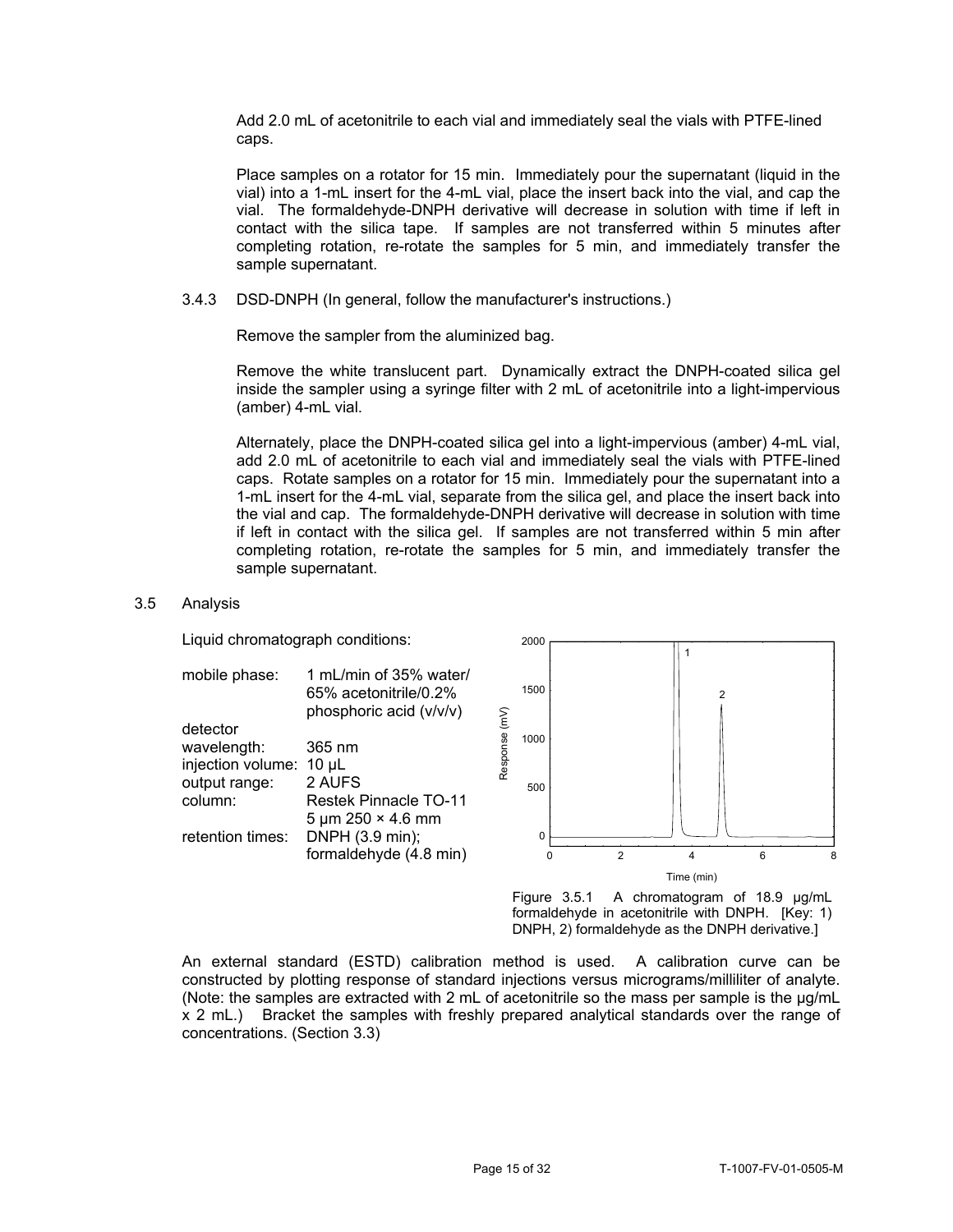

Figure 3.5.2 Calibration curve for formaldehyde.  $(y = 1.89E5x = 752)$ 

### 3.6 Interferences (analytical)

Any compound that produces a LC response and has a similar retention time as the analyte is a potential interference. If any potential interferences were reported, they should be considered before samples are extracted. Generally, chromatographic conditions can be altered to separate an interference from the analyte.

 analytical data, such as GC-mass spectrometry, or monitoring an alternant wavelength such as When necessary, the identity or purity of an analyte peak may be confirmed by additional 254 or 280 nm (Section 4.10).

# 3.7 Calculations

The amount of analyte for the samples is obtained from the appropriate calibration curve in terms of micrograms per milliliter, uncorrected for extraction efficiency. This amount is then corrected by subtracting the total amount (if any) found on the blank. Blank correct each section of the UMEx 100 with its corresponding section in the blank, then add the results together. The air concentration is calculated using the following formulas.

$$
M = [(C_{a} - C_{bka}) + (C_{b} - C_{bkb})](2mL)
$$

*M* is micrograms per sample *where: M* is micrograms per sample

*Ca* is µg/mL found on main section of sample from calibration curve  $C_b$  is  $\mu$ g/mL found on second section of sample (UMEx 100 only) from calibration curve *Cbka* is µg/mL found on main section of blank sample from calibration curve *C<sub>blkb</sub>* is µg/mL found on second section of blank (UMEx 100 only) from calibration curve

*2mL* is the extraction volume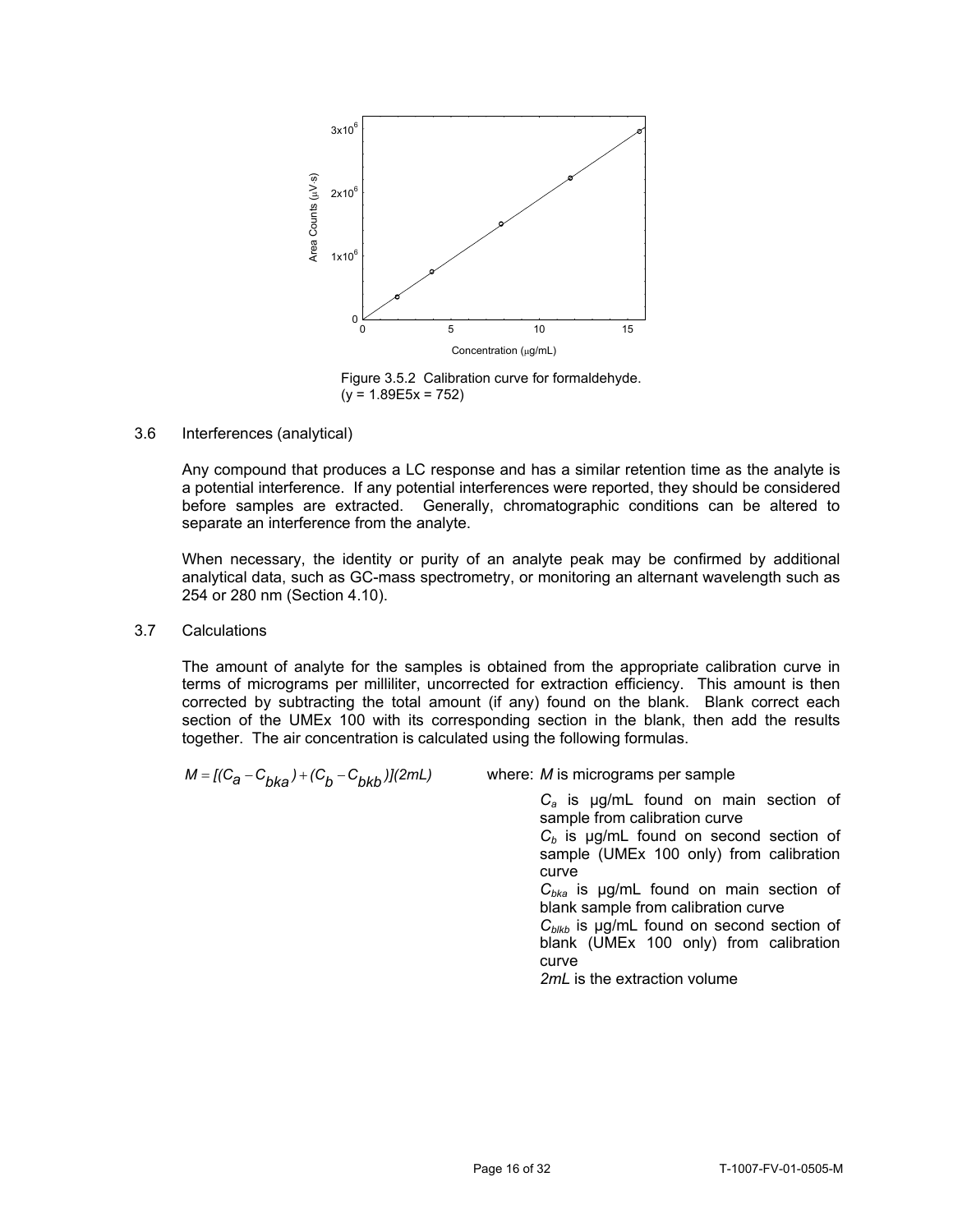$$
R_{SS} = R_{NTP}(\frac{T_{SS}}{T_{NTP}})^{\frac{3}{2}}(\frac{P_{NTP}}{P_{SS}})
$$

$$
C_M = \frac{M1000}{tR_{SS}E_F}
$$

$$
C_V = \frac{V_M C_M}{M_r}
$$

mL/min, and DSD-DNPH=70.45 mL/min)  
\n
$$
T_{SS}
$$
 is the sampling site temperature in K  
\n $T_{NTP}$  is 298.2 K  
\n $P_{SS}$  is the sampling site pressure in mmHg  
\n $P_{NTP}$  is 760 mmHg  
\nwhere:  
\n $C_M$  is concentration by weight (µg/L = mg/m<sup>3</sup>)  
\n*M* is micrograms per sample  
\n $R_{SS}$  is the sampling rate at the sampling site  
\nt is the sampling time  
\n $E_E$  is extraction efficiency, in decimal form  
\n1000 is a conversion factor to convert the  
\nsampling rate mL/min to L/min

where:  $R_{SS}$  is the sampling rate at sampling site

*R<sub>NTP</sub>* is the sampling rate at NTP conditions (ChemDisk-AL=13.56 mL/min, UMEx100=29.77

*VM* = 24.46 at NTP<br>*V<sub>M</sub>* = 24.46 at NTP<br>*C<sub>M</sub>* is concentration by weight *M<sub>r</sub>* is molecular weight of 30.0

If the sampling site temperature was not given, assume that it is 22.2°C. If the sampling site atmospheric pressure was not given, calculate an approximate value based on the sampling site elevation level from the following equation.

| $P_{SS} = AE^2 - BE + 760$ |  |
|----------------------------|--|
|----------------------------|--|

*P*<sub>SS</sub> = *AE*<sup>2</sup> − *BE* + 760 **SEC S** *S*<sub>S</sub> *S P*<sub>SS</sub> is the approximate atmospheric pressure in mmHg *E* is the sampling site elevation, ft *A* is  $3.887 \times 10^{-7}$  mmHg/ft<sup>2</sup> *B* is 0.02748 mmHg/ft

# 4. Backup data

-

General background information about the determination of detection limits and precision of the overall procedure is found in the "Evaluation Guidelines for Air Sampling Methods Utilizing Chromatography Analysis"<sup>18</sup>. The Guidelines define analytical parameters, specify required laboratory tests, statistical calculations and acceptance criteria.

# Detection limit of the analytical procedure (DLAP)

4.1 Detection limit of the analytical procedure (DLAP) The DLAP is measured as the mass of analyte introduced onto the chromatographic column. Ten analytical standards were prepared with equally decending increments with the highest standard containing 11.3 ng/mL. This is the concentration that would produce a peak at least 10 times the response of a reagent blank near the elution time of the analyte. These standards, and the reagent blank were analyzed with the recommended analytical parameters (10-µL injection), and the data obtained were used to determine the required parameters (standard error of estimate and slope) for the calculation of the DLAP. Values of 22.75 and 32.31 were obtained for the slope and standard error of estimate respectively. DLAP was calculated to be 4.26 pg.

<sup>18</sup>*Evaluation Guidelines for Air Sampling Methods Utilizing Chromatographic Analysis.* <www.osha.gov> (accessed August 2001).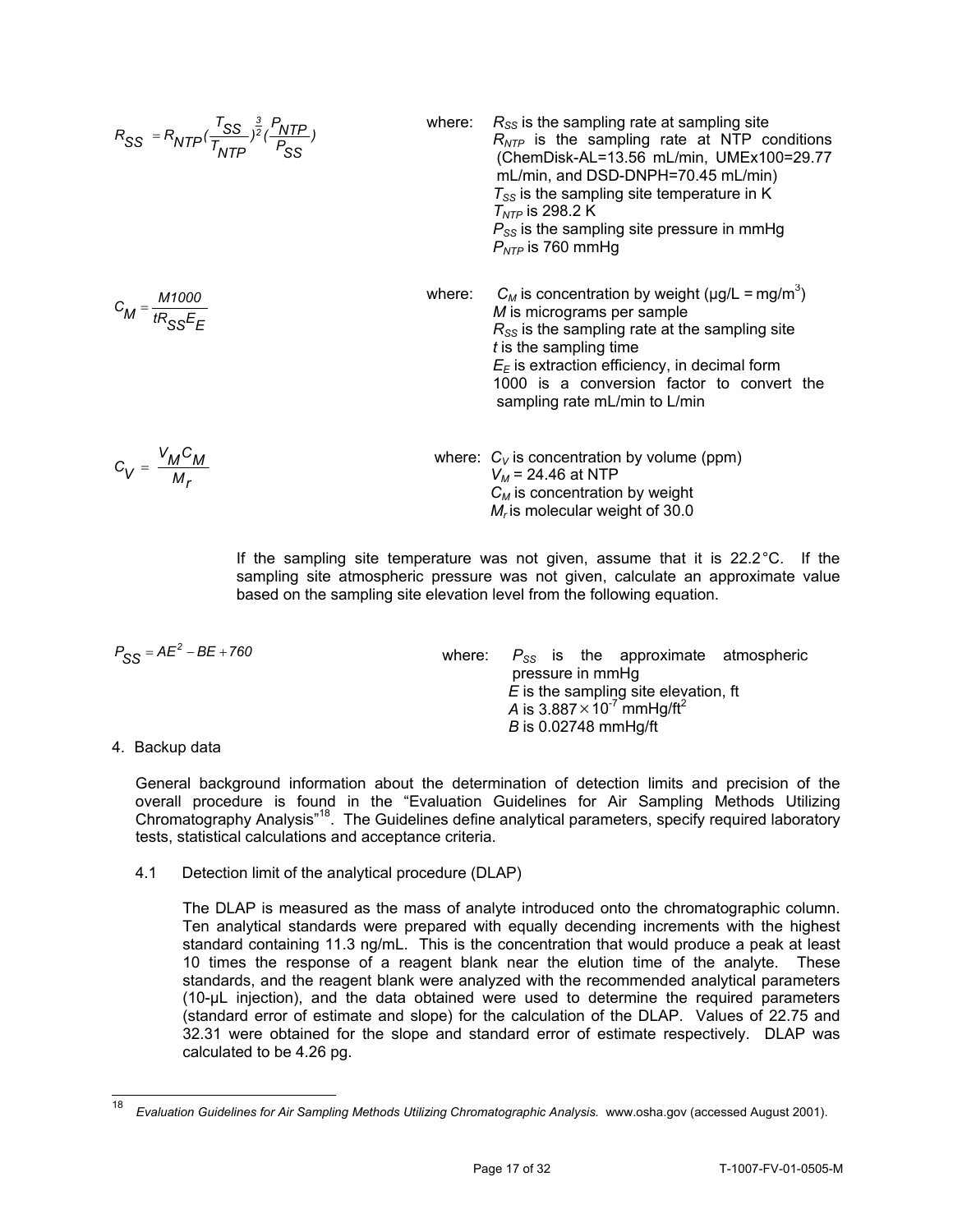|                                   |               | Table 4.1   |                   |                    |          |
|-----------------------------------|---------------|-------------|-------------------|--------------------|----------|
| Detection Limit of the Analytical |               |             |                   |                    |          |
|                                   |               | Procedure   |                   |                    | 2000     |
|                                   | concentration | mass on     | area counts       |                    |          |
|                                   | (nq/mL)       | column (pg) | $(\mu V \cdot s)$ | Area Counts (µV•s) |          |
|                                   |               |             | O                 |                    |          |
|                                   | 1.13          | 11.3        | 256               |                    | 1000     |
|                                   | 2.26          | 22.6        | 494               |                    |          |
|                                   | 3.39          | 33.9        | 796               |                    |          |
|                                   | 4.52          | 45.2        | 1017              |                    |          |
|                                   | 5.65          | 56.5        | 1338              |                    |          |
|                                   | 6.78          | 67.8        | 1557              |                    | $\Omega$ |
|                                   | 7.91          | 79.1        | 1780              |                    |          |
|                                   | 9.04          | 90.4        | 2046              |                    |          |
|                                   | 10.17         | 101.7       | 2372              |                    |          |
|                                   | 11.30         | 113.0       | 2531              |                    |          |



Figure 4.1 Plot of data in Table 4.1 used to determine the DLAP.  $(y = 22.75x + 4.14)$ 

# 4.2 Detection limit of the overall procedure (DLOP) and reliable quantitation limit (RQL)

 sample blank. These spiked samplers, and the sample blank were analyzed with the DLOP is measured as mass per sample and expressed as equivalent air concentrations, based on the recommended sampling parameters. Ten samplers were spiked with equally descending increments of analyte, such that the highest sampler loading was 56.5 ng/sample for ChemDisk-AL and DSD-DNPH, and 452 ng/sample for SKC UMEx 100. This is the amount spiked on a sampler that would produce a peak approximately 10 times the response of a recommended analytical parameters, and the data obtained used to calculate the required parameters (standard error of estimate and the slope) for the calculation of the DLOP. Values of 111 and 83.2 were obtained for the slope and standard error of estimate for ChemDisk-AL, respectively. The DLOP for ChemDisk-AL was calculated to be 2.25 ng/sample (0.56 ppb based on 240 min). Values of 120 and 594 were obtained for the slope and standard error of estimate for UMEx 100, respectively. The DLOP for UMEx 100 was calculated to be 14.9 ng/sample (1.7 ppb). Values of 112 and 133 were obtained for the slope and standard error of estimate for DSD-DNPH, respectively. The DLOP for DSD-DNPH was calculated to be 3.56 ng/sample (0.17 ppb).

| Table 4.2.1<br>Detection Limit of the Overall<br>Procedure for ChemDisk-AL |               |                    | 6000   |
|----------------------------------------------------------------------------|---------------|--------------------|--------|
| mass per sample area counts                                                |               |                    |        |
| (ng)                                                                       | $(uV\cdot s)$ |                    |        |
|                                                                            | 313           | Area Counts (µV-s) | 4000   |
| 5.65                                                                       | 967           |                    |        |
| 11.3                                                                       | 1612          |                    |        |
| 17.0                                                                       | 2101          |                    | 2000   |
| 22.6                                                                       | 2945          |                    |        |
| 28.3                                                                       | 3504          |                    |        |
| 33.9                                                                       | 3954          |                    |        |
| 39.6                                                                       | 4804          |                    |        |
| 45.2                                                                       | 5414          |                    |        |
| 50.9                                                                       | 5913          |                    |        |
| 56.5                                                                       | 6639          |                    | Figure |



Figure 4.2.1 Plot of data in Table 4.2.1 used to determine the DLOP/RQL for ChemDisk-AL. (y =  $111x + 322$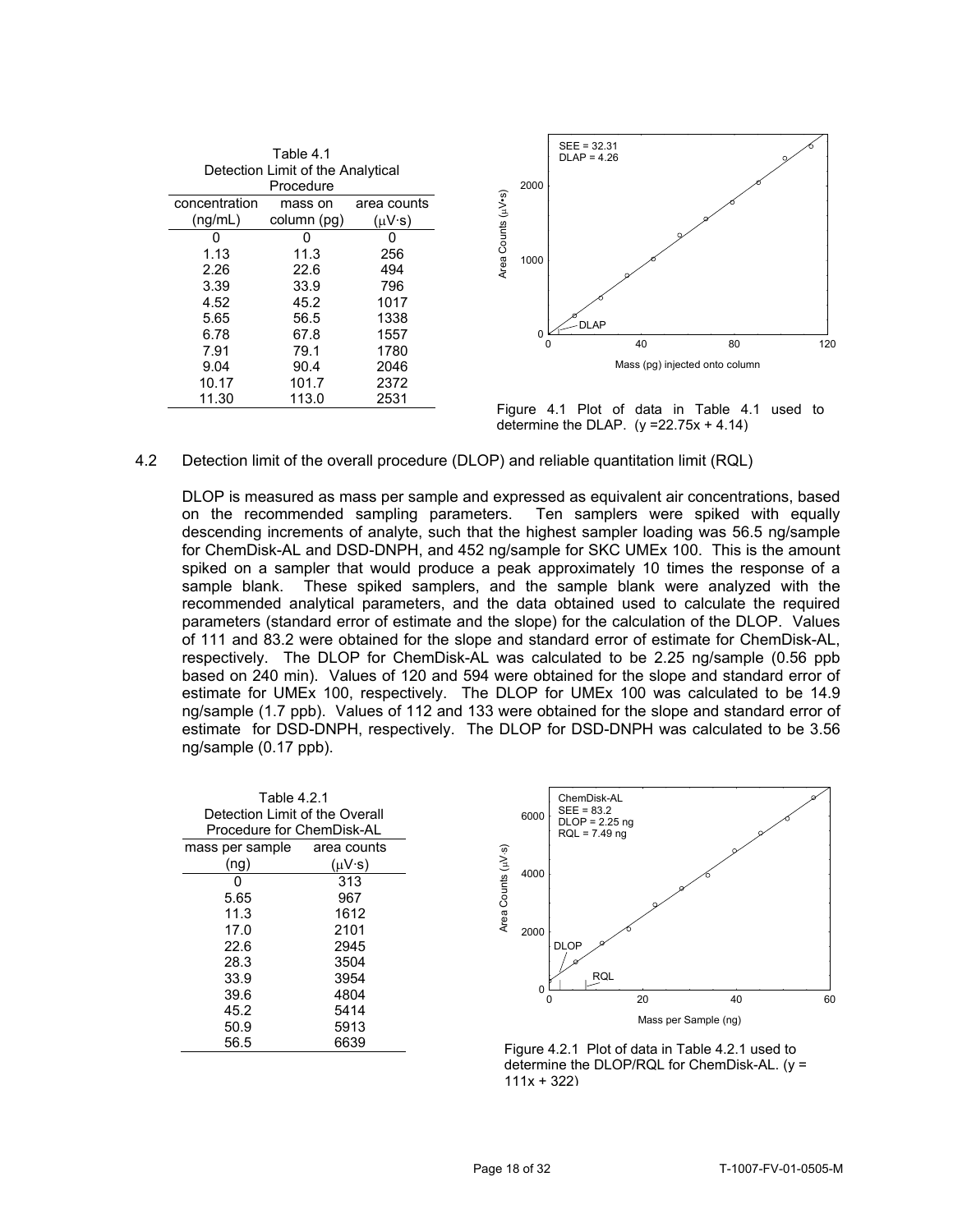| Table 4.2.2<br>Detection Limit of the Overall<br>Procedure for UMEx 100 |               |                            | 60000   |
|-------------------------------------------------------------------------|---------------|----------------------------|---------|
| mass per sample area counts                                             |               | Counts ( <sub>H</sub> V-s) |         |
| (ng)                                                                    | $(uV\cdot s)$ |                            | 40000   |
| O                                                                       | 5612          |                            |         |
| 45.2                                                                    | 11224         |                            |         |
| 90.4                                                                    | 16356         | Area                       | 20000   |
| 136                                                                     | 21235         |                            |         |
| 181                                                                     | 26541         |                            |         |
| 226                                                                     | 33052         |                            |         |
| 271                                                                     | 36647         |                            |         |
| 316                                                                     | 43851         |                            |         |
| 362                                                                     | 48654         |                            |         |
| 407                                                                     | 54673         |                            | Figure  |
| 452                                                                     | 59534         |                            | dotormi |

| Table 4.2.3                    |      |
|--------------------------------|------|
| Detection Limit of the Overall | 6000 |
| Procedure for DSD-DNPH         |      |

| mass per sample | area counts       |
|-----------------|-------------------|
| (ng)            | $(\mu V \cdot s)$ |
| 0               | 300               |
| 5.65            | 919               |
| 11.3            | 1596              |
| 17.0            | 2297              |
| 22.6            | 3014              |
| 28.3            | 3412              |
| 33.9            | 3912              |
| 39.6            | 4919              |
| 45.2            | 5582              |
| 50.9            | 6014              |
| 56.5            | 6533              |

The RQL is considered the lower limit for -8.0 precise quantitative measurements. It is  $\frac{1}{1}$  1 determined from the regression line  $_{-8.5}$ parameters obtained for the calculation of the DLOP, providing 75% to 125% of the analyte is recovered. The RQLs for the various media are listed in Table 4.2.4.

|                                                                                                                 | ൙    |      |                      |      |  |         |
|-----------------------------------------------------------------------------------------------------------------|------|------|----------------------|------|--|---------|
| <b>Reliable Quantitation Limits</b>                                                                             |      |      |                      |      |  |         |
| sampler                                                                                                         | nq   | ppb  | $\mu$ q/m $\dot{\ }$ | E⊧   |  | $-10.0$ |
| ChemDisk-AL                                                                                                     | 7.49 | 1.88 | 2.30                 | 99.5 |  |         |
| <b>UMEx 100</b>                                                                                                 | 49.5 | 5.68 | 6.93                 | 99.3 |  | $-10.5$ |
| DSD-DNPH                                                                                                        | 11.9 | 0.58 | 0.70                 | 99.5 |  |         |
| the contract of the contract of the contract of the contract of the contract of the contract of the contract of |      |      |                      |      |  |         |



determine the DLOP/RQL for UMEx 100. ( $y = 120x +$ Figure 4.2.2 Plot of data in Table 4.2.2 used to 5408)



Figure 4.2.3 Plot of data in Table 4.2.3 used to determine the DLOP/RQL for DSD-DNPH. (y = 112x + 333)



Figure 4.2.4 Chromatogram of a peak near the RQL on ChemDisk-AL. (Key: 1 = formaldehyde)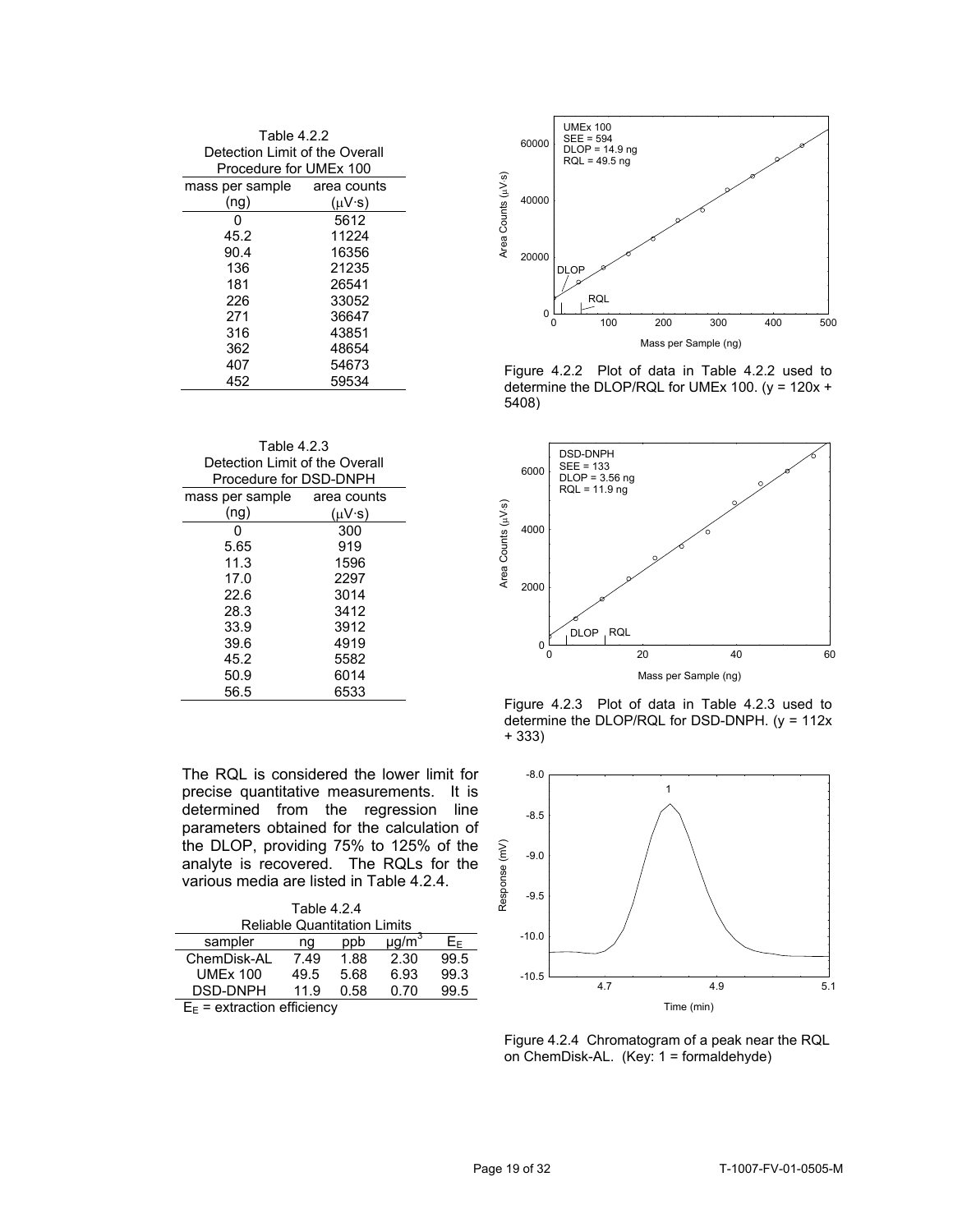# 4.3 Instrument calibration

The standard error of estimate was determined from the linear regression of data points from standards over a range that covers 0.25 to 2 times the TWA target concentration. A calibration curve for DSD-DNPH samples was constructed and shown in Figure 3.5.2 from the six injections of five standards. The standard error of estimate is 0.069 µg/mL.

 $T_{\text{S}}$ 

| rable 4.3<br>Instrument Calibration for DSD-DNPH Samples |         |             |         |         |         |         |  |  |  |
|----------------------------------------------------------|---------|-------------|---------|---------|---------|---------|--|--|--|
| standard concn                                           |         | area counts |         |         |         |         |  |  |  |
| (µg/mL)                                                  |         | (UV·s)      |         |         |         |         |  |  |  |
| 1.96                                                     | 350361  | 361024      | 350982  | 354675  | 353392  | 358132  |  |  |  |
| 3.92                                                     | 750107  | 750992      | 748941  | 749243  | 750123  | 755923  |  |  |  |
| 7.84                                                     | 1501151 | 1498251     | 1509918 | 1502208 | 1498322 | 1503128 |  |  |  |
| 11.76                                                    | 2229123 | 2226189     | 2218391 | 2228424 | 2230119 | 2219872 |  |  |  |
| 15.67                                                    | 2959210 | 2954912     | 2960123 | 2958381 | 2961022 | 2955670 |  |  |  |

### 4.4 Precision (overall procedure)

 8.06% for UMEx 100, and 7.49% for DSD-DNPH. There are different values given, depending The precisions of the overall procedure at the 95% confidence level for the ambient temperature 17-day storage test (at the target concentration) for the diffusive samplers are given in Table 4.4. They each include the sampling rate variability of 7.71% for ChemDisk-AL, on whether both, either, or neither temperature (*T*) or atmospheric pressure (*P*) are known at the sampling site. If the sampling site temperature is unknown, it is assumed to be  $22.2 \pm 15^{\circ}$ C  $(72 \pm 27)$ °F) and a variability of  $\pm 7.7$ % is included. If the atmospheric pressure is not known, it is estimated from the sampling site elevation and a variability of  $\pm 3\%$  is included.

|                     |                                                                   |                      | Table 4.4       |                      |              |                      |  |  |  |  |
|---------------------|-------------------------------------------------------------------|----------------------|-----------------|----------------------|--------------|----------------------|--|--|--|--|
|                     | Standard Error of Estimate and Precision of the Overall Procedure |                      |                 |                      |              |                      |  |  |  |  |
| known               | ChemDisk-AL                                                       | ChemDisk-AL          | <b>UMEx 100</b> | <b>UMEx 100</b>      | DSD-DNPH     | DSD-DNPH             |  |  |  |  |
| conditions          | error $(\% )$                                                     | precision $(\pm \%)$ | error $(\% )$   | precision $(\pm \%)$ | error $(\%)$ | precision $(\pm \%)$ |  |  |  |  |
| both $T & P$        | 7.78                                                              | 15.3                 | 8.15            | 16.0                 | 7.54         | 14.8                 |  |  |  |  |
| only $T$            | 8.34                                                              | 16.3                 | 8.68            | 17.0                 | 8.12         | 15.9                 |  |  |  |  |
| only P              | 11.0                                                              | 21.6                 | 11.2            | 22.0                 | 10.8         | 21.2                 |  |  |  |  |
| neither $T$ nor $P$ | 114                                                               | 22.3                 | 11.6            | 22.7                 | 11.2         | 22.0                 |  |  |  |  |

# Table 4.4

#### 4.5 Storage test

#### 4.5.1 ChemDisk-AL

Storage samples for formaldehyde were prepared by collecting samples from a controlled test atmosphere using the recommended sampling conditions. The concentration of formaldehyde was at the target concentration with an average relative humidity of 78% and temperature of 23 °C. Thirty-three storage samples were prepared and all were stored in aluminized bags. Three samples were analyzed on the day of generation. Fifteen of the samples were stored at refrigerated temperature  $(4^{\circ}C)$ and the other fifteen were stored in a closed drawer at ambient temperature (about 22 °C). At 3-4 day intervals, three samples were selected from each of the two storage sets and analyzed. Sample results are not corrected for extraction efficiency.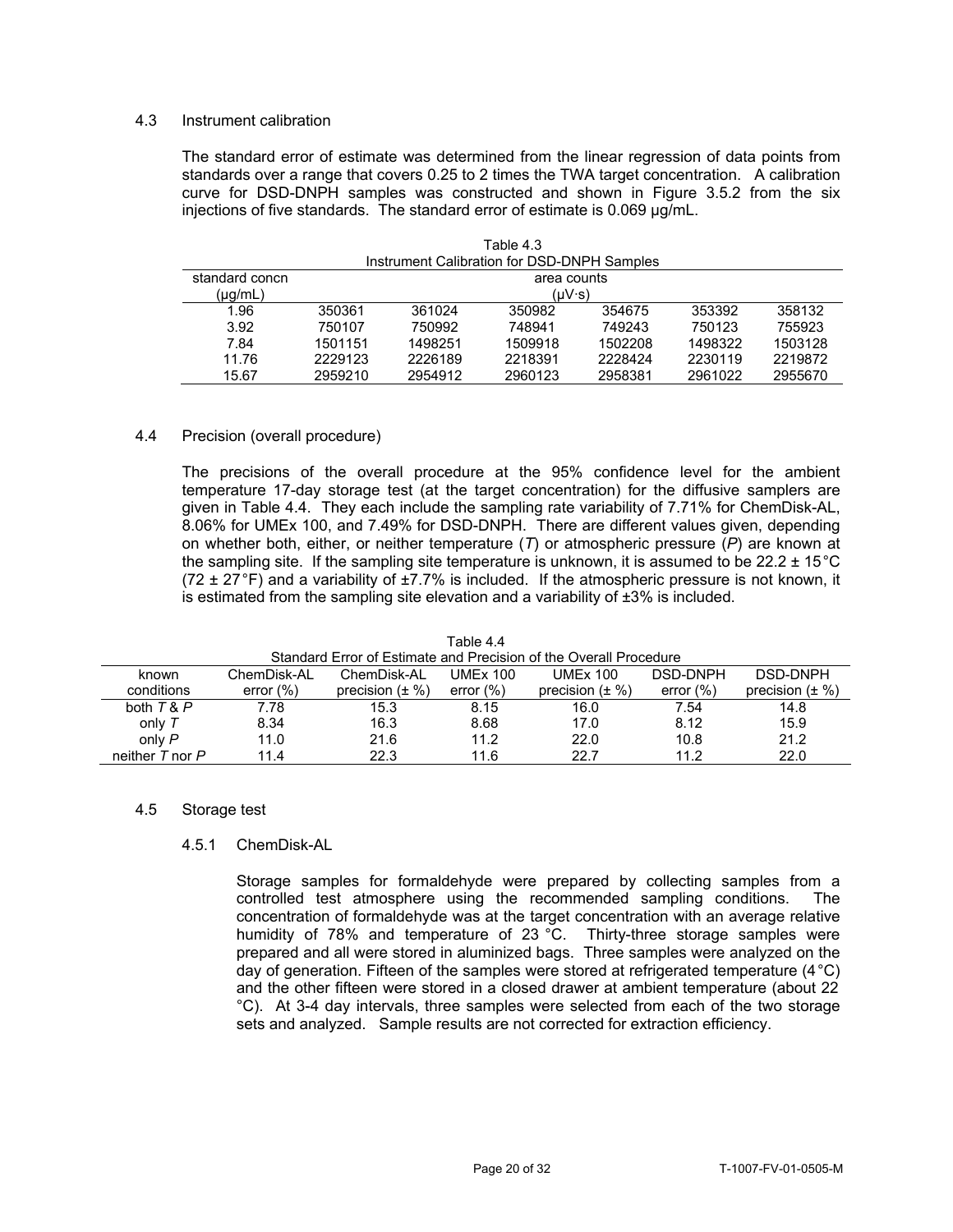|        |              | Storage Test for Formaldehyde on ChemDisk-AL |      |                |                      |      |  |  |  |
|--------|--------------|----------------------------------------------|------|----------------|----------------------|------|--|--|--|
| time   |              | ambient storage                              |      |                | refrigerated storage |      |  |  |  |
| (days) | recovery (%) |                                              |      | recovery $(%)$ |                      |      |  |  |  |
| 0      | 100.2        | 99.7                                         | 98.9 |                |                      |      |  |  |  |
| 3      | 97.7         | 100.3                                        | 98.6 | 98.6           | 100.4                | 99.8 |  |  |  |
|        | 99.7         | 98.8                                         | 96.8 | 98.9           | 99.7                 | 98.8 |  |  |  |
| 10     | 98.4         | 97.9                                         | 95.9 | 98.5           | 98.1                 | 99.9 |  |  |  |
| 14     | 97.2         | 94.9                                         | 95.6 | 96.9           | 99.3                 | 98.6 |  |  |  |
| 17     | 95.8         | 93.9                                         | 94.9 | 97.8           | 98.3                 | 98.9 |  |  |  |

Table 4.5.1



Figure 4.5.1.1 Ambient storage test for Figure 4.5.1.2 Refrigerated storage test for Formaldehyde collected on ChemDisk-AL. formaldehyde collected on ChemDisk-AL.

# 4.5.2 UMEx 100

Storage samples for formaldehyde were prepared by collecting samples from a controlled test atmosphere using the recommended sampling conditions. The concentration of formaldehyde was at the target concentration with an average relative humidity of 78% and temperature of 23 °C. Thirty-three storage samples were prepared and all were place in aluminized bags. Three samples were analyzed on the day of generation. Fifteen of the samples were stored at refrigerated temperature (4°C) and the other fifteen were stored in a closed drawer at ambient temperature (about 22 °C). At 3-4 day intervals, three samples were selected from each of the two storage sets and analyzed. Sample results are not corrected for extraction efficiency.

|        | Storage Test for Formaldehyde on UMEx 100 |                  |      |                  |                      |      |  |  |  |  |
|--------|-------------------------------------------|------------------|------|------------------|----------------------|------|--|--|--|--|
| time   |                                           | ambient storage  |      |                  | refrigerated storage |      |  |  |  |  |
| (davs) |                                           | recovery $(\% )$ |      | recovery $(\% )$ |                      |      |  |  |  |  |
|        | 100.9                                     | 98.3             | 99.4 |                  |                      |      |  |  |  |  |
| 3      | 99.9                                      | 98.4             | 97.0 | 98.1             | 97.9                 | 99.6 |  |  |  |  |
|        | 98.2                                      | 99.6             | 97.2 | 99.9             | 98.3                 | 97.4 |  |  |  |  |
| 10     | 98.4                                      | 96.7             | 97.4 | 98.4             | 99.2                 | 97.2 |  |  |  |  |
| 14     | 96.5                                      | 94.4             | 93.9 | 98.0             | 97.5                 | 96.9 |  |  |  |  |
| 17     | 95.3                                      | 94.1             | 93.8 | 96.1             | 95.2                 | 94.3 |  |  |  |  |

Table 4.5.2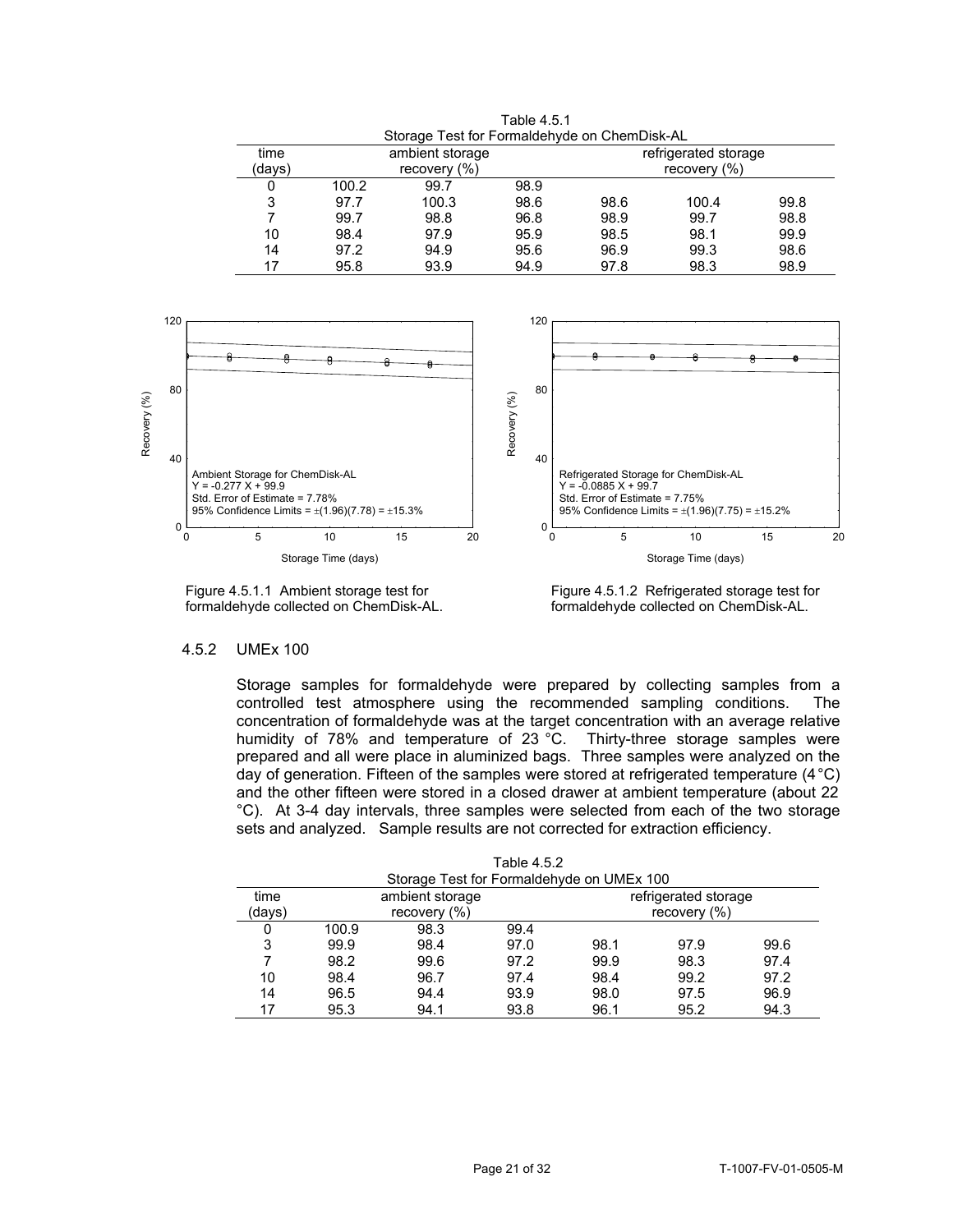

Figure 4.5.2.1 Ambient storage test for Figure 4.5.2.2 Refrigerated storage test for formaldehyde collected on UMEx 100. formaldehyde collected on UMEx 100.

#### 4.5.3 DSD-DNPH

Storage samples for formaldehyde were prepared by collecting samples from a controlled test atmosphere using the recommended sampling conditions. The controlled test atmosphere using the recommended sampling conditions. concentration of formaldehyde was at the target concentration with an average relative humidity of 78% and temperature of 23 °C. Thirty-three storage samples were prepared and all were stored in aluminized bags. Three samples were analyzed on the day of generation. Fifteen of the tubes were stored at refrigerated temperature (4°C) and the other fifteen were stored in a closed drawer at ambient temperature (about 22 °C). At 3-4 day intervals, three samples were selected from each of the two storage sets and analyzed. Sample results are not corrected for extraction efficiency.

|        | Storage Test for Formaldehyde on DSD-DNPH |                  |      |      |                      |      |  |  |  |
|--------|-------------------------------------------|------------------|------|------|----------------------|------|--|--|--|
| time   |                                           | ambient storage  |      |      | refrigerated storage |      |  |  |  |
| (davs) |                                           | recovery $(\% )$ |      |      | recovery $(\%)$      |      |  |  |  |
| 0      | 100.4                                     | 99.5             | 98.7 |      |                      |      |  |  |  |
| 3      | 97.0                                      | 98.5             | 99.6 | 97.1 | 99.9                 | 98.9 |  |  |  |
|        | 97.4                                      | 97.0             | 98.3 | 99.5 | 99.8                 | 98.3 |  |  |  |
| 10     | 97.1                                      | 98.4             | 96.9 | 99.0 | 98.6                 | 97.8 |  |  |  |
| 14     | 97.9                                      | 95.7             | 96.1 | 98.3 | 97.3                 | 99.1 |  |  |  |
| 17     | 94.4                                      | 96.5             | 95.9 | 98.9 | 99.3                 | 97.9 |  |  |  |

Table 4.5.3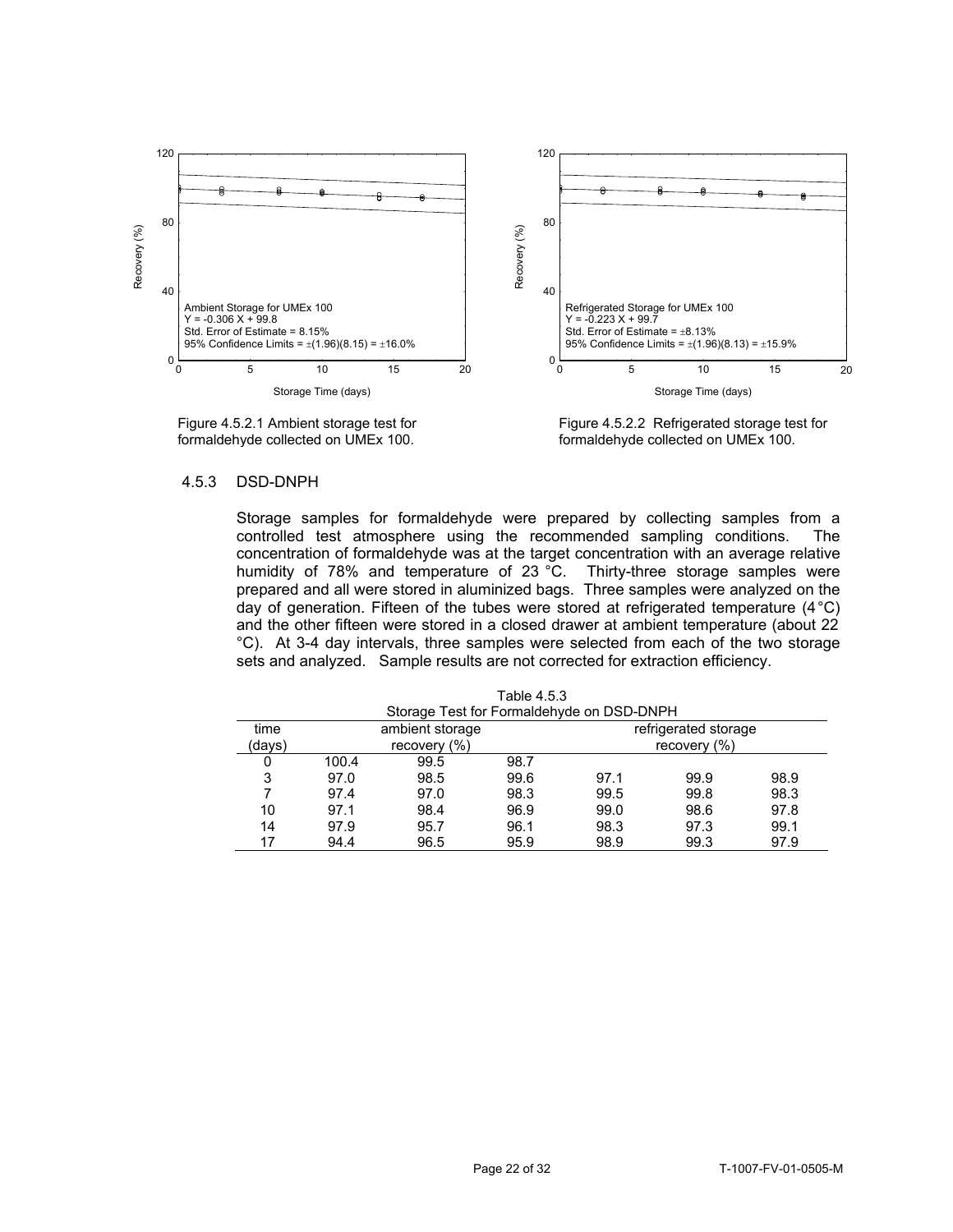

formaldehyde collected on DSD-DNPH. formaldehyde collected on DSD-DNPH.

#### 4.6 Reproducibility

Six samples of each of the three types of samplers were prepared by collecting them from a controlled test atmosphere that was similar to that which was used in the collection of the storage samples. The 2.99 2.87 96.0 -4.0<br>
samples were submitted to the OSHA Salt 2.99 3.03 101.3 +1.3<br>
Lake Technical Center for analysis, along 2.99 2.95 98.6 -1.4<br>
with a draft copy of this method. The for 27 days at 4 °C. Sample results were



Figure 4.5.3.1 Ambient storage test for Figure 4.5.3.2 Refrigerated storage test for

| Table 4.6.1<br>Reproducibility Data for Formaldehyde using<br>ChemDisk-AL |             |          |           |  |  |  |  |
|---------------------------------------------------------------------------|-------------|----------|-----------|--|--|--|--|
| theoretical                                                               | recovered   | recovery | deviation |  |  |  |  |
| (µg/sample)                                                               | (µg/sample) | %)       | %)        |  |  |  |  |
| 2.99                                                                      | 2.87        | 96.0     | $-4.0$    |  |  |  |  |
| 2.99                                                                      | 3.03        | 101.3    | $+1.3$    |  |  |  |  |
| 2.99                                                                      | 2.95        | 98.6     | $-1.4$    |  |  |  |  |
| 2.99                                                                      | 2.88        | 96.3     | $-3.7$    |  |  |  |  |

corrected for extraction efficiency. No sample result for formaldehyde had a deviation greater than the precision of the overall procedure determined in Section 4.4.

| Table 4.6.2                                 |             |          |                                             | Table 4.6.3 |             |          |               |  |  |  |
|---------------------------------------------|-------------|----------|---------------------------------------------|-------------|-------------|----------|---------------|--|--|--|
| Reproducibility Data for Formaldehyde using |             |          | Reproducibility Data for Formaldehyde using |             |             |          |               |  |  |  |
| UMEx 100                                    |             |          |                                             |             | DSD-DNPH    |          |               |  |  |  |
| theoretical                                 | recovered   | recovery | deviation                                   | theoretical | recovered   | recovery | deviation     |  |  |  |
| (µg/sample)                                 | (µq/sample) | (%)      | $\frac{1}{2}$                               | (µq/sample) | (µq/sample) | (%)      | $\frac{1}{2}$ |  |  |  |
| 6.24                                        | 6.34        | 101.6    | $+1.6$                                      | 16.3        | 16.7        | 102.5    | $+2.5$        |  |  |  |
| 6.24                                        | 5.86        | 93.9     | $-6.1$                                      | 16.3        | 15.1        | 92.6     | $-7.4$        |  |  |  |
| 6.24                                        | 5.98        | 95.8     | $-4.2$                                      | 16.3        | 15.6        | 95.7     | $-4.3$        |  |  |  |
| 6.24                                        | 6.28        | 100.6    | $+0.6$                                      | 16.3        | 16.6        | 101.8    | $+1.8$        |  |  |  |
| 6.24                                        | 5.87        | 94.1     | $-5.9$                                      | 16.3        | 15.5        | 95.1     | $-4.9$        |  |  |  |
| 6.24                                        | 5.79        | 92.8     | $-7.2$                                      | 16.3        | 15.9        | 97.5     | $-2.5$        |  |  |  |

### 4.7 Sampler capacity

 sampling rate decreases. The capacity of these samplers was not exceeded after 10 hours. The sampling rate and sampler capacity are determined with samples collected for increasing time intervals from a controlled test atmosphere. Sampler capacity is exceeded when the The concentration of the test atmosphere was two times the target concentration with an average relative humidity of 78% and temperature of 23°C. The preliminary sampling rate was determined by averaging the nine values for the 0.5, 1 and 2 h samples. Horizontal lines were placed 10% above and below the preliminary sampling rate. For an atmosphere of 1.5 ppm the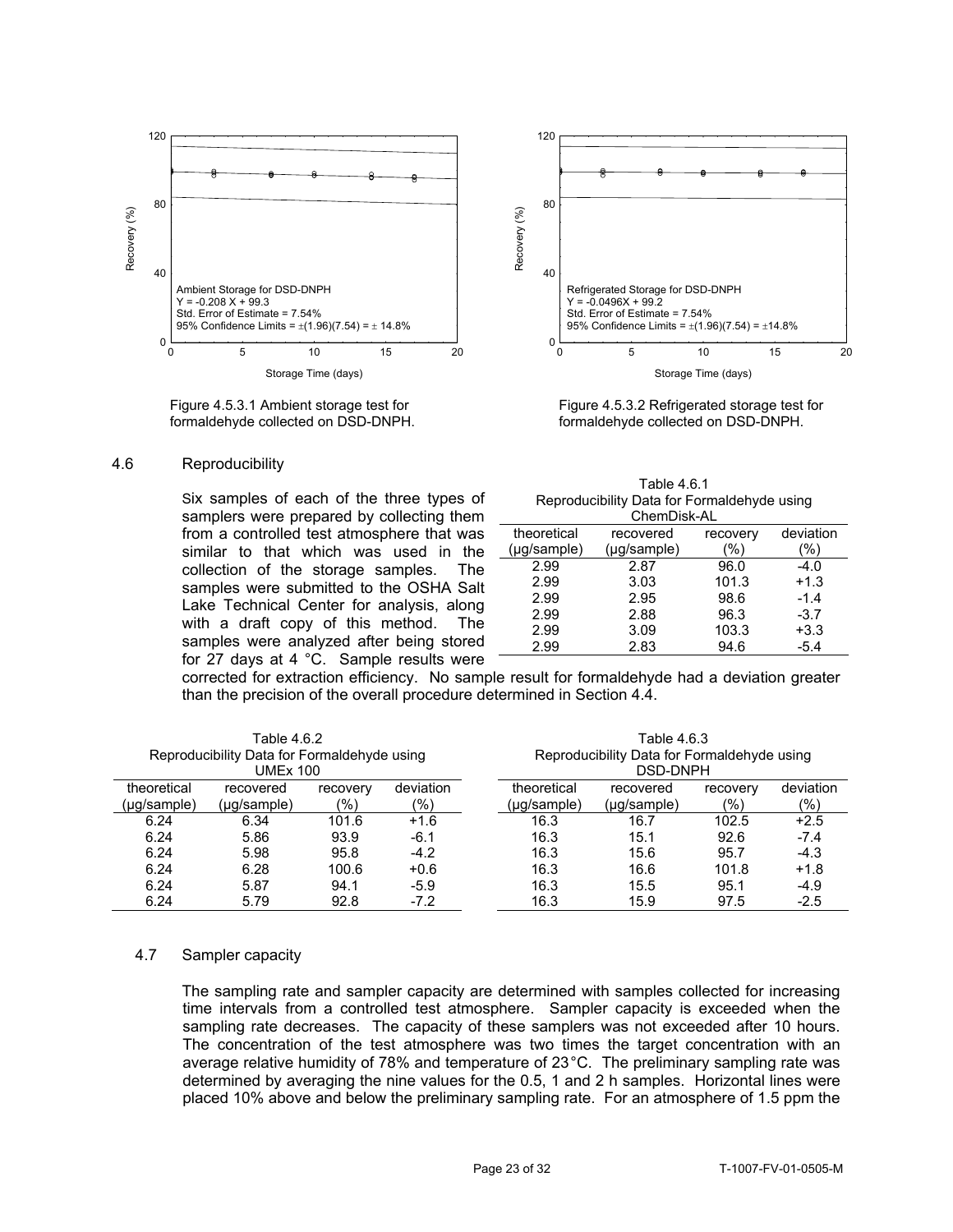sampling rate for ChemDisk-AL is 13.56 mL/min at 760 mmHg and 25°C and represents the average of all values between the lines. The standard deviation and relative standard deviation (RSD) are 0.45 mL/min and 3.3%, respectively. The data obtained are shown in Table 4.7.1 and Figure 4.7.1. For an atmosphere of 1.5 ppm the sampling rate for UMEx 100 is 29.77 mL/min at 760 mmHg and 25°C and represents the average of all values between the lines. The standard deviation and RSD are 0.62 mL/min and 2.1%, respectively. The data obtained are shown in Table 4.7.2 and Figure 4.7.2. For an atmosphere of 1.5 ppm the sampling rate for DSD-DNPH is 70.45 mL/min at 760 mmHg and 25°C and represents the average of all values between the lines. The standard deviation and RSD are 1.58 mL/min and 2.2%, respectively. The data obtained are shown in Table 4.7.3 and Figure 4.7.3. Mass collected is corrected for extraction efficiency. The recommended sampling time is 4 h for TWA samples and 15 min for STEL samples.

|                |       | Table 4.7.1                                      |       |               |          |                       |               |                    |         |              |                    |
|----------------|-------|--------------------------------------------------|-------|---------------|----------|-----------------------|---------------|--------------------|---------|--------------|--------------------|
|                |       | Determination of Sampling Rate and Sampling Time |       |               |          |                       |               |                    |         |              |                    |
|                |       | for Chemdisk-AL                                  |       |               | 15       |                       |               |                    |         |              |                    |
|                |       | sampling rate (mL/min)                           |       | Rate (mL/min) |          |                       |               |                    |         |              |                    |
| time(h)        | first | second                                           | third |               |          |                       |               | $^{\circ}_{\circ}$ | $\circ$ |              |                    |
| 0.083          | 12.77 | 12.89                                            | 12.62 |               | 14       | $\frac{0}{8}$         | $\frac{8}{3}$ | $\circ$            | 8       | 8            |                    |
| 0.167          | 13.09 | 12.95                                            | 12.92 |               |          | ۰                     |               |                    |         |              | $\frac{0}{\Theta}$ |
| 0.25           | 13.26 | 13.28                                            | 13.13 | Sampling      |          | $\cdot \circ^{\circ}$ |               |                    |         |              |                    |
| 0.5            | 13.35 | 13.51                                            | 13.49 |               | 13       |                       |               |                    |         |              |                    |
|                | 13.78 | 13.84                                            | 13.99 |               |          |                       |               |                    |         |              |                    |
| $\overline{2}$ | 14.13 | 13.92                                            | 14.07 |               |          |                       |               |                    |         |              |                    |
| 3              | 14.29 | 13.88                                            | 14.14 |               | 12       |                       |               |                    |         |              |                    |
| 4              | 13.87 | 14.22                                            | 13.95 |               |          |                       |               |                    |         |              |                    |
| 6              | 13.90 | 13.72                                            | 13.81 |               | $\Omega$ |                       |               |                    | 4       |              | 8                  |
| 8              | 13.51 | 13.47                                            | 13.68 |               |          |                       |               |                    |         | Time (hours) |                    |
| 10             | 13.29 | 13.33                                            | 13.45 |               |          |                       |               |                    |         |              |                    |

16 15 Sampling Rate (mL/min) Sampling Rate (mL/min) Sampling Rate (mL/min)  $\rm{^{\circ}}$  $\circ$  $\frac{8}{2}$ 14 8  $\circ$ 8 13 Time (hours)

Figure 4.7.1 The ChemDisk-AL data in Table 4.7.1 plotted to determine the recommended sampling time and sampling rate from a 1.5-ppm atmosphere.



Figure 4.7.2 The UMEx 100 data in Table 4.7.2 plotted to determine the recommended sampling time and sampling rate from a 1.5-ppm atmosphere.

| Table 4.7.2                                      |
|--------------------------------------------------|
| Determination of Sampling Rate and Sampling Time |
| for IIMEV 100                                    |

|         |       |                      | 32    |          |    |
|---------|-------|----------------------|-------|----------|----|
|         |       | sampling rate mL/min |       |          |    |
| time(h) | first | second               | third | (mL/min) |    |
| 0.083   | 28.46 | 28.71                | 28.55 | Rate     |    |
| 0.167   | 28.88 | 28.92                | 28.74 |          | 30 |
| 0.25    | 29.35 | 29.44                | 29.54 | Sampling |    |
| 0.5     | 29.73 | 30.01                | 29.93 |          |    |
|         | 30.20 | 30.35                | 30.07 |          | 28 |
| 2       | 30.47 | 30.73                | 30.49 |          |    |
| 3       | 30.49 | 30.26                | 30.38 |          |    |
| 4       | 30.36 | 30.15                | 30.21 |          | 26 |
| 6       | 29.81 | 30.13                | 30.05 |          |    |
| 8       | 29.78 | 29.80                | 29.98 |          |    |
| 10      | 29.68 | 29.43                | 29.55 |          |    |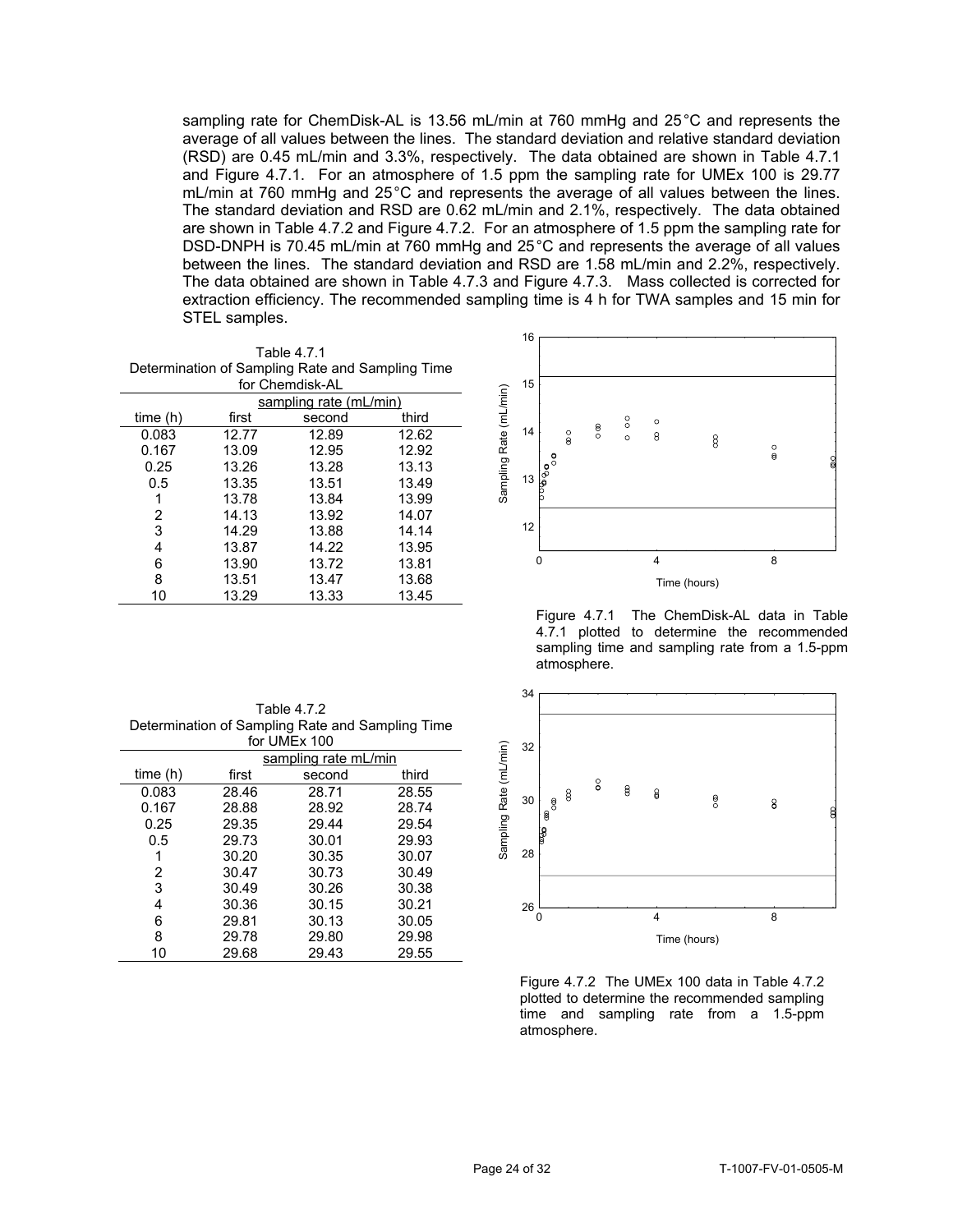|                | Determination of Sampling Rate and Sampling Time<br>for DSD-DNPH |                        |       |          | 80 |                                      |   |   |   |   |              |
|----------------|------------------------------------------------------------------|------------------------|-------|----------|----|--------------------------------------|---|---|---|---|--------------|
|                |                                                                  |                        |       |          |    |                                      |   |   |   |   |              |
|                |                                                                  | sampling rate (mL/min) |       |          |    |                                      |   |   |   |   |              |
| time(h)        | first                                                            | second                 | third | (mL/min) | 75 |                                      |   |   |   |   |              |
| 0.083          | 68.54                                                            | 68.21                  | 67.87 |          |    |                                      |   | ₿ |   |   |              |
| 0.167          | 69.24                                                            | 69.01                  | 69.43 | Rate     |    |                                      | 8 |   | ₿ | 8 |              |
| 0.25           | 69.82                                                            | 69.96                  | 70.16 |          | 70 | $\overline{\mathbb{F}}_{\mathbb{F}}$ |   |   |   |   | 8            |
| 0.5            | 70.43                                                            | 70.77                  | 70.99 | Sampling |    |                                      |   |   |   |   |              |
| 1              | 71.85                                                            | 72.12                  | 72.39 |          |    |                                      |   |   |   |   |              |
| $\overline{2}$ | 72.68                                                            | 72.52                  | 72.92 |          | 65 |                                      |   |   |   |   |              |
| 3              | 72.18                                                            | 72.35                  | 72.59 |          |    |                                      |   |   |   |   |              |
| 4              | 71.99                                                            | 71.54                  | 71.32 |          |    |                                      |   |   |   |   |              |
| 6              | 70.29                                                            | 70.55                  | 70.83 |          | 60 | 0                                    |   |   |   | 4 |              |
| 8              | 69.16                                                            | 68.33                  | 69.62 |          |    |                                      |   |   |   |   |              |
| 10             | 67.79                                                            | 68.56                  | 68.93 |          |    |                                      |   |   |   |   | Time (hours) |

Table 4.7.3



Figure 4.7.3 The DSD-DNPH data in Table 4.7.3 plotted to determine the recommended sampling time and sampling rate from a 1.5-ppm atmosphere.

# 4.8 Extraction efficiency and stability of extracted samples

The extraction efficiency is dependent on the extraction solvent. The extraction solvent used for this evaluation was acetonitrile. An alternate extraction solvent is the DNPH standard preparation solution (Section 3.2). Other extraction solvents may be used provided that the new extraction solution is tested. The new extraction solvent should be tested as described below. The extraction studies listed below are results of spiking fomaldehyde onto the samplers; similar results were obtained from spiking with the formaldehyde-DNPH derivative.

## 4.8.1 ChemDisk-AL

#### Extraction efficiency

The extraction efficiencies of formaldehyde were determined by liquid-spiking four ChemDisk-AL with formaldehyde at each concentration level. These samples were stored overnight at ambient temperature and then analyzed. The mean extraction efficiency over the working range of the RQL to 2 times the target concentration is 100.1%. The extraction efficiency for the wet samplers was not included in the overall mean because it would bias the results. The test of wet samplers was performed to determine if water would affect the extraction efficiency and it did not affect it.

|                   | 1 aui <del>c 4</del> .0.1.1<br>Extraction Efficiency (%) of Formaldehyde from ChemDisk-AL |       |               |       |       |       |  |  |  |  |  |  |
|-------------------|-------------------------------------------------------------------------------------------|-------|---------------|-------|-------|-------|--|--|--|--|--|--|
| level             |                                                                                           |       | sample number |       |       |       |  |  |  |  |  |  |
| × target<br>concn | ug per<br>sample                                                                          | 1     | 2             | 3     | 4     |       |  |  |  |  |  |  |
| <b>RQL</b>        | 0.007                                                                                     | 100.1 | 99.9          | 99.2  | 98.8  | 99.5  |  |  |  |  |  |  |
| 0.25              | 0.72                                                                                      | 99.3  | 100.3         | 98.9  | 100.5 | 99.8  |  |  |  |  |  |  |
| 0.5               | 1.44                                                                                      | 100.3 | 99.6          | 99.4  | 100.6 | 100.0 |  |  |  |  |  |  |
| 1.0               | 2.87                                                                                      | 100.1 | 100.4         | 99.8  | 100.5 | 100.2 |  |  |  |  |  |  |
| 1.5               | 4.31                                                                                      | 99.9  | 100.3         | 101.1 | 100.6 | 100.5 |  |  |  |  |  |  |
| 2.0               | 5.74                                                                                      | 100.5 | 100.6         | 101.2 | 99.6  | 100.5 |  |  |  |  |  |  |
| 1.0 (wet)         | 2.87                                                                                      | 100.2 | 99.5          | 101.0 | 99.4  | 100.0 |  |  |  |  |  |  |

| Table 4.8.1.1 |  |
|---------------|--|
|---------------|--|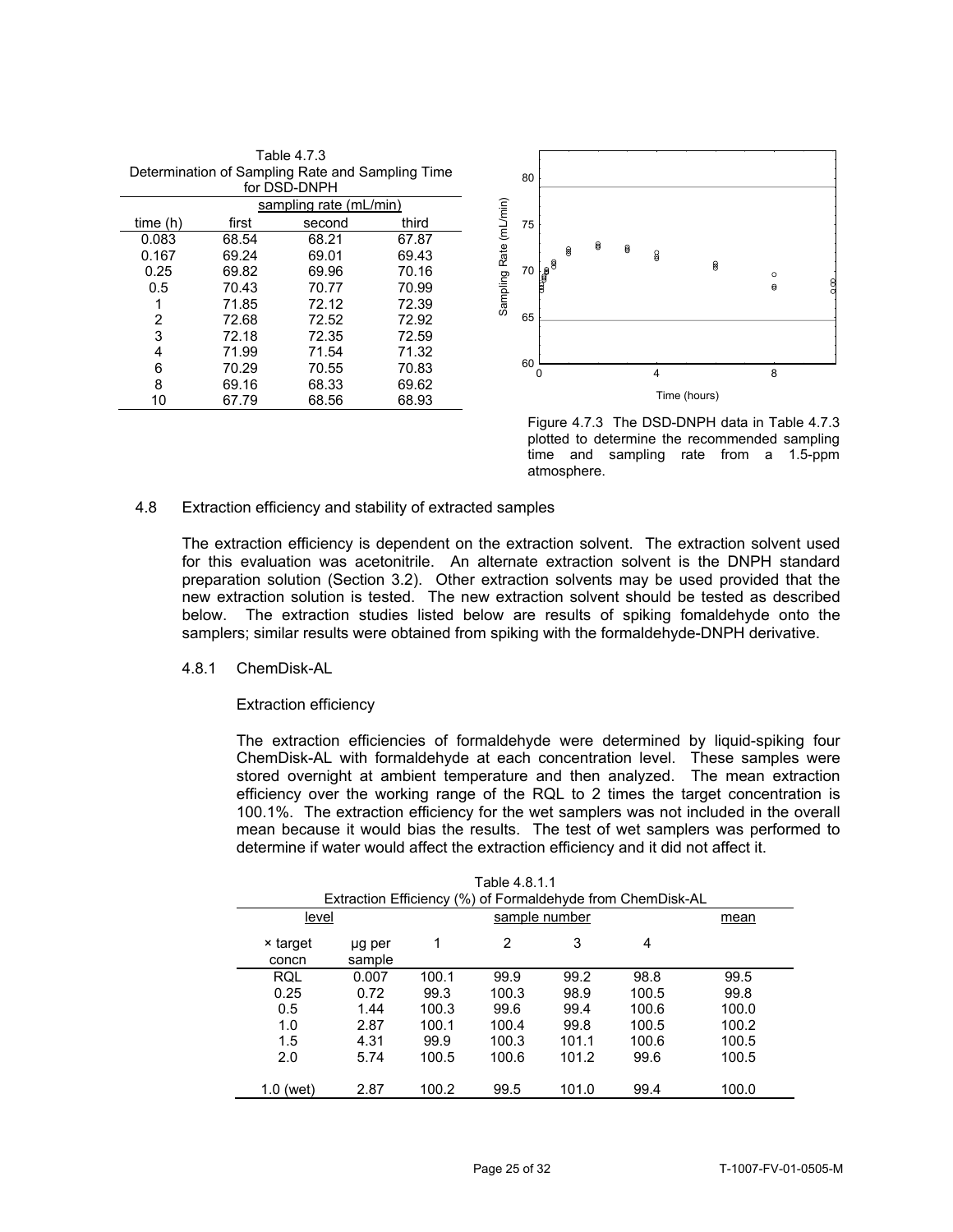# Stability of extracted samples

The stability of extracted samples was investigated by reanalyzing the target concentration samples 24 h after initial analysis. After the original analysis was performed two vials were recapped with new septa while the remaining two retained their punctured septa. The samples were reanalyzed with fresh standards. The average percent change was -0.2% for samples that were resealed with new septa and 0.4% for those that retained their punctured septa. Each septum was punctured 5 times for each injection.

|                                                      | Table 4.8.1.2<br>Stability of Extracted Samples for Formaldehyde on ChemDisk-AL |                |         |               |            |  |  |  |  |  |  |  |
|------------------------------------------------------|---------------------------------------------------------------------------------|----------------|---------|---------------|------------|--|--|--|--|--|--|--|
| punctured septa replaced<br>punctured septa retained |                                                                                 |                |         |               |            |  |  |  |  |  |  |  |
| initial                                              | after one day                                                                   | difference     | initial | after one day | difference |  |  |  |  |  |  |  |
| (%)                                                  | $\frac{10}{6}$                                                                  | $\frac{10}{6}$ | (%)     | '%)           | (%)        |  |  |  |  |  |  |  |
| 100.1                                                | 100.0                                                                           | $-0.1$         | 99.8    | 100.4         | $+0.6$     |  |  |  |  |  |  |  |
| 100.4                                                | 100.2                                                                           | $-0.2$         | 100.5   | 100.7         | $+0.2$     |  |  |  |  |  |  |  |
|                                                      | (mean)                                                                          |                |         | (mean)        |            |  |  |  |  |  |  |  |
| 100.3                                                | 100.1                                                                           | $-0.2$         | 100.2   | 100.6         | $+0.4$     |  |  |  |  |  |  |  |

### 4.8.2 UMEx 100

# Extraction efficiency

The extraction efficiencies of formaldehyde were determined by liquid-spiking four UMEx 100 with formaldehyde at each concentration level. These samples were stored overnight at ambient temperature and then analyzed. The mean extraction efficiency over the working range of the RQL to 2 times the target concentration is 99.8%. The extraction efficiency for the wet samplers was not included in the overall mean because it would bias the results. The test of wet samplers was performed to determine if water would affect the extraction efficiency and it did not affect it.

| Table 4.8.2.1<br>Extraction Efficiency (%) of Formaldehyde from UMEx 100 |                  |       |       |       |       |       |  |  |  |  |  |
|--------------------------------------------------------------------------|------------------|-------|-------|-------|-------|-------|--|--|--|--|--|
| level                                                                    | mean             |       |       |       |       |       |  |  |  |  |  |
| × target<br>concn                                                        | ug per<br>sample | 1     | 2     | 3     | 4     |       |  |  |  |  |  |
| RQL                                                                      | 0.05             | 99.4  | 98.7  | 99.8  | 99.2  | 99.3  |  |  |  |  |  |
| 0.25                                                                     | 1.55             | 99.8  | 100.2 | 99.3  | 99.1  | 99.6  |  |  |  |  |  |
| 0.5                                                                      | 3.09             | 100.3 | 99.2  | 99.8  | 99.5  | 99.7  |  |  |  |  |  |
| 1.0                                                                      | 6.18             | 99.5  | 99.1  | 100.1 | 100.4 | 99.8  |  |  |  |  |  |
| 1.5                                                                      | 9.27             | 100.2 | 100.0 | 99.4  | 100.5 | 100.0 |  |  |  |  |  |
| 2.0                                                                      | 12.36            | 99.8  | 100.2 | 100.4 | 100.6 | 100.3 |  |  |  |  |  |
| 1.0 (wet)                                                                | 6.18             | 99.1  | 100.2 | 99.8  | 100.4 | 99.9  |  |  |  |  |  |

#### Stability of extracted samples

The stability of extracted samples was investigated by reanalyzing the target concentration samples 24 h after initial analysis. After the original analysis was performed two vials were recapped with new septa while the remaining two retained their punctured septa. The samples were reanalyzed with fresh standards. The average percent change was 0.2% for samples that were resealed with new septa and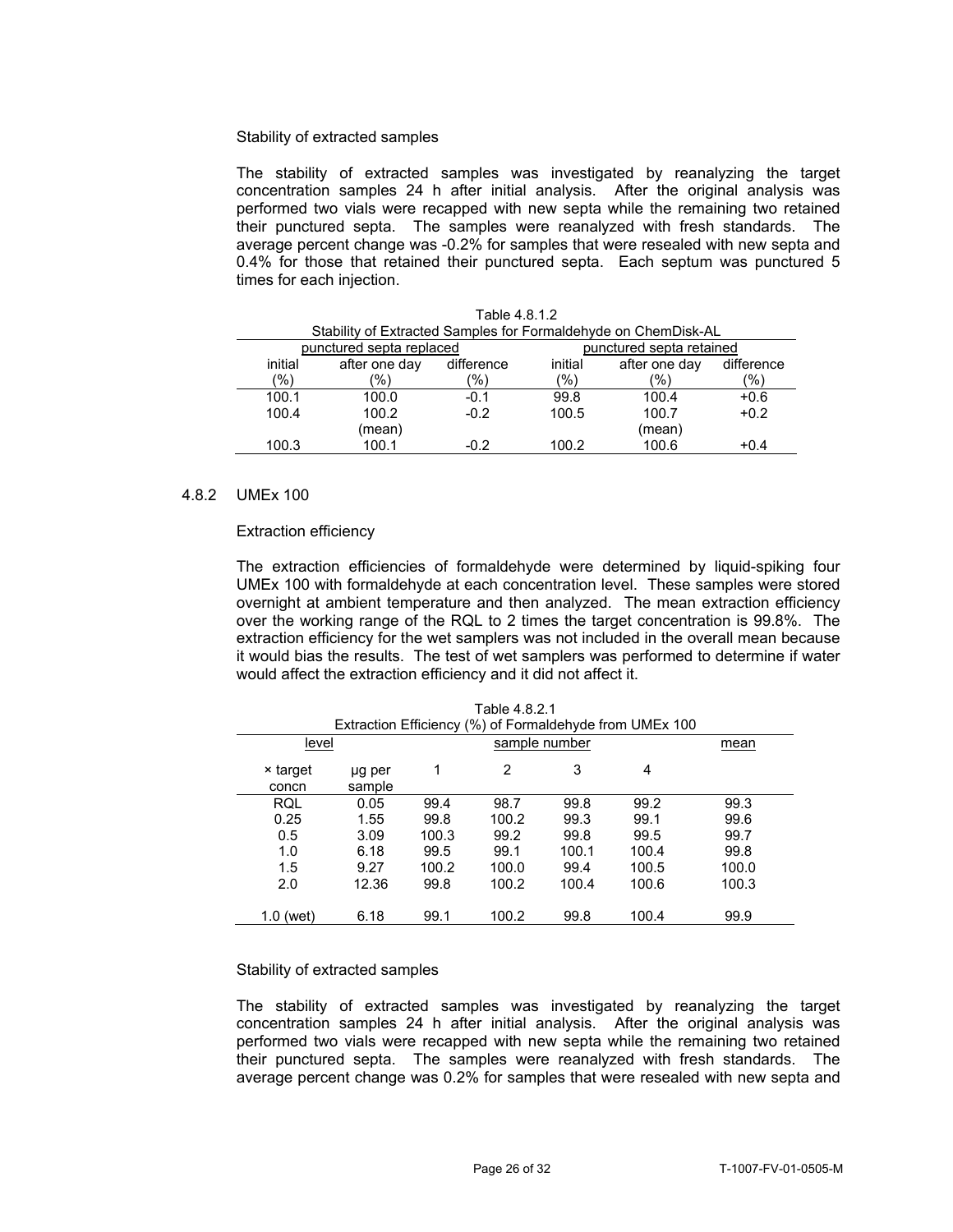0.3.% for those that retained their punctured septa. Each septum was punctured 5 times for each injection.

|                                                      | Table 4.8.2.2                                                |            |         |               |            |  |  |  |  |  |  |  |
|------------------------------------------------------|--------------------------------------------------------------|------------|---------|---------------|------------|--|--|--|--|--|--|--|
|                                                      | Stability of Extracted Samples for Formaldehyde on UMEx 100s |            |         |               |            |  |  |  |  |  |  |  |
| punctured septa replaced<br>punctured septa retained |                                                              |            |         |               |            |  |  |  |  |  |  |  |
| initial                                              | after one day                                                | difference | initial | after one day | difference |  |  |  |  |  |  |  |
| (%)                                                  | (%)<br>(%)<br>(%)<br>(%)<br>$\frac{10}{6}$                   |            |         |               |            |  |  |  |  |  |  |  |
| 99.5                                                 | 99.6                                                         | $+0.1$     | 100.1   | 100.4         | $+0.3$     |  |  |  |  |  |  |  |
| 99.1                                                 | 99.3                                                         | $+0.2$     | 100.4   | 100.7         | $+0.3$     |  |  |  |  |  |  |  |
|                                                      | (mean)                                                       |            |         | (mean)        |            |  |  |  |  |  |  |  |
| 99.3                                                 | 99.5                                                         | $+0.2$     | 100.3   | 100.6         | $+0.3$     |  |  |  |  |  |  |  |

# 4.8.3 DSD-DNPH

# Extraction efficiency

The extraction efficiencies of formaldehyde were determined by liquid-spiking four DSD-DNPH with formaldehyde at each concentration level. These samples were stored overnight at ambient temperature and then analyzed. The mean extraction efficiency over the working range of the RQL to 2 times the target concentration is 100%. The extraction efficiency for the wet samplers was not included in the overall mean because it would bias the results. The test of wet samplers was performed to determine if water would affect the extraction efficiency and it did not affect it.

|                   | Extraction Efficiency (%) of Formaldehyde from DSD-DNPH |       |       |       |       |       |  |  |  |  |  |  |
|-------------------|---------------------------------------------------------|-------|-------|-------|-------|-------|--|--|--|--|--|--|
| level             |                                                         |       | mean  |       |       |       |  |  |  |  |  |  |
| × target<br>concn | µg per<br>sample                                        | 1     | 2     | 3     | 4     |       |  |  |  |  |  |  |
| RQL               | 0.012                                                   | 99.4  | 100.0 | 98.9  | 99.7  | 99.5  |  |  |  |  |  |  |
| 0.25              | 3.92                                                    | 99.1  | 100.3 | 99.9  | 99.7  | 99.8  |  |  |  |  |  |  |
| 0.5               | 7.84                                                    | 100.4 | 100.5 | 99.2  | 98.9  | 99.8  |  |  |  |  |  |  |
| 1.0               | 15.67                                                   | 100.3 | 100.1 | 99.8  | 100.2 | 100.1 |  |  |  |  |  |  |
| 1.5               | 23.51                                                   | 100.4 | 99.5  | 100.4 | 100.1 | 100.1 |  |  |  |  |  |  |
| 2.0               | 31.34                                                   | 100.1 | 99.7  | 101.2 | 101.3 | 100.6 |  |  |  |  |  |  |
|                   |                                                         |       |       |       |       |       |  |  |  |  |  |  |
| $1.0$ (wet)       | 15.67                                                   | 100.1 | 99.8  | 100.4 | 100.3 | 100.2 |  |  |  |  |  |  |

Table 4.8.3.1

# Stability of extracted samples

 average percent change was +0.6% for samples that were resealed with new septa and The stability of extracted samples was investigated by reanalyzing the target concentration samples 24 h after initial analysis. After the original analysis was performed two vials were recapped with new septa while the remaining two retained their punctured septa. The samples were reanalyzed with fresh standards. The +0.7% for those that retained their punctured septa. Each septum was punctured 5 times for each injection.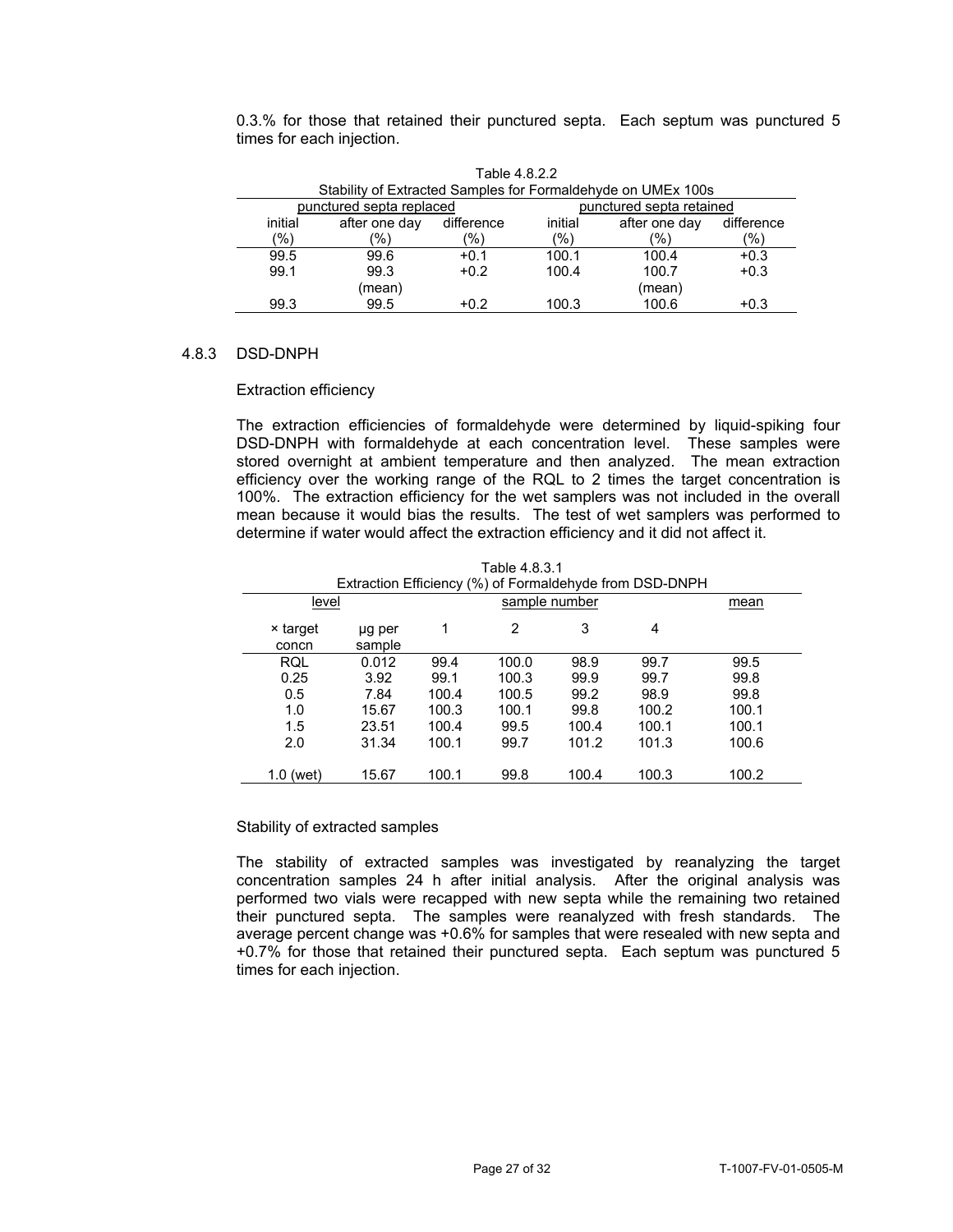|                                                      | Stability of Extracted Samples for Formaldehyde on DSD-DNPH |               |         |            |            |  |  |  |  |  |  |  |  |
|------------------------------------------------------|-------------------------------------------------------------|---------------|---------|------------|------------|--|--|--|--|--|--|--|--|
| punctured septa retained<br>punctured septa replaced |                                                             |               |         |            |            |  |  |  |  |  |  |  |  |
| initial                                              | after one                                                   | difference    | initial | after one  | difference |  |  |  |  |  |  |  |  |
| (%)                                                  | day $(\%)$                                                  | $\frac{1}{2}$ | (%)     | day $(% )$ | (%)        |  |  |  |  |  |  |  |  |
| 100.3                                                | 101.1                                                       | $+0.8$        | 99.8    | 100.4      | $+0.6$     |  |  |  |  |  |  |  |  |
| 100.1                                                | 100.5                                                       | $+0.4$        | 100.2   | 101.0      | $+0.8$     |  |  |  |  |  |  |  |  |
|                                                      | (mean)                                                      |               |         | (mean)     |            |  |  |  |  |  |  |  |  |
| 100.2                                                | 100.8                                                       | $+0.6$        | 100.0   | 100.7      | $+0.7$     |  |  |  |  |  |  |  |  |

Table 4.8.3.2

# 4.9 Interferences (sampling)

### Reverse diffusion

contaminate free humid air of an average relative humidity of 76% and temperature of  $23^{\circ}$ C. contaminate free humid air of an average relative humidity of 76% and temperature of 23°C.<br>Six samplers were exposed to humid air containing 1.56 ppm formaldehyde for 60 min. Reverse diffusion is a measure of the ability of the sorbent within a diffusive sampler to retain the collected analyte. Reverse diffusion is measured by first exposing two sets of samplers to humid air containing formaldehyde and then additionally exposing one of the sets to Sampling was discontinued and three samples set aside. The generation system was flushed with contaminant-free air. Sampling resumed with the other three samples being exposed to humid contaminant-free air for 180 min and then all six samplers were analyzed. Comparison of the two sets of samplers showed no loss to reverse diffusion (Table 4.9.1).

|              | Table 4.9.1                                                                   |      |      |      |      |                                      |      |      |      |      |      |      |  |
|--------------|-------------------------------------------------------------------------------|------|------|------|------|--------------------------------------|------|------|------|------|------|------|--|
|              | Reverse Diffusion of Formaldehyde                                             |      |      |      |      |                                      |      |      |      |      |      |      |  |
|              | mass $(\mu g)$ found on<br>mass $(\mu q)$ found on<br>mass $(\mu q)$ found on |      |      |      |      |                                      |      |      |      |      |      |      |  |
|              | ChemDisk-AL<br><b>DSD-DNPH</b><br><b>UMEx 100</b>                             |      |      |      |      |                                      |      |      |      |      |      |      |  |
| set          | 3<br>3<br>3<br>2<br>mean<br>mean                                              |      |      |      |      |                                      |      |      |      |      |      | mean |  |
| first        | 1.47                                                                          | ∷39  | 1.42 | 1.43 | 3.06 | 3.12                                 | 3.04 | 3.07 | 8.05 | 8.09 | 8.12 | 8.09 |  |
| second       | 1.40                                                                          | 1.44 | 1.48 | 1.44 | 3.11 | 3.07<br>3.11<br>8.12<br>3.15<br>8.13 |      |      |      |      | 8.17 | 8.14 |  |
| second/first | 101.3%<br>100.7%<br>100.6%                                                    |      |      |      |      |                                      |      |      |      |      |      |      |  |

# Low humidity

The ability of the diffusive samplers to collect formaldehyde from a relatively dry atmosphere was tested by sampling an atmosphere containing 1.56 ppm of formaldehyde at an average relative humidity of 20% at 23°C. Three samplers were exposed to contaminated air for 240 min. All of the samples were immediately analyzed. The average percent of theoretical for the sampling rates were 93.5% for ChemDisk-AL, 95.5% for UMEx 100, and 95.4% for DSD-DNPH. Most workplaces have a relative humidity between 20% and 80%, so in this range there should be no adverse effect on recovery from humidity. The effects of lower relative humidity on the recovery were studied. A test was performed with a relative humidity of 5%, and a much lower recovery was found. Further tests with lower humidities indicated that, the lower the humidity, the lower the recovery due to the need for water for the derivatization to occur (Table 4.9.2).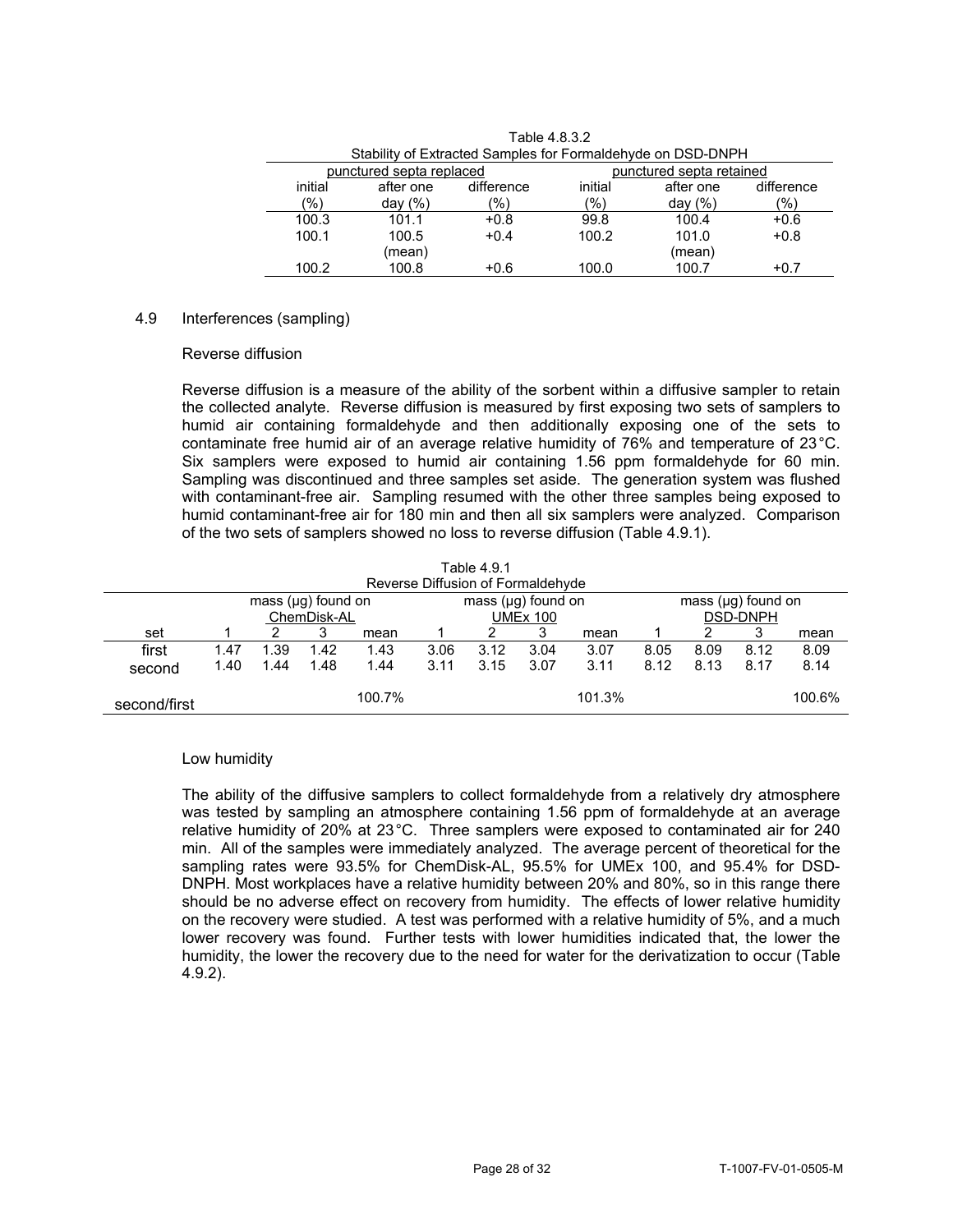| % relative |      |      |      | % of theoretical for ChemDisk-AL |      |      |      | % of theoretical for UMEx 100 |      |      |      | % of theoretical for DSD-DNPH |
|------------|------|------|------|----------------------------------|------|------|------|-------------------------------|------|------|------|-------------------------------|
|            |      |      |      |                                  |      |      |      |                               |      |      |      |                               |
| humidity   |      |      |      | mean                             |      |      |      | mean                          |      |      |      | mean                          |
| 20         | 92.1 | 93.6 | 94.8 | 93.5                             | 94.3 | 95.9 | 96.3 | 95.5                          | 94.2 | 95.4 | 96.6 | 95.4                          |
| 15         | 83.7 | 86.7 | 85.9 | 85.4                             | 89.1 | 89.7 | 90.4 | 89.7                          | 90.2 | 89.1 | 88.9 | 89.4                          |
| 10         | 77.2 | 78.9 | 76.6 | 77.6                             | 84.5 | 82.7 | 83.7 | 83.6                          | 83.8 | 81.9 | 82.5 | 82.7                          |
| b          | 65.4 | 68.2 | 64.7 | 66.1                             | 76.9 | 73.9 | 77.8 | 76.2                          | 77.9 | 76.3 | 77.4 | 77.2                          |

Table 4.9.2 Low Humidity Effect on Recovery

# Low concentration

The ability of the diffusive samplers to collect formaldehyde at low concentration was tested by sampling an atmosphere containing 0.075 ppm of formaldehyde at an average relative humidity of 79% and temperature of 23°C. The formaldehyde concentration was achieved by diluting the formaldehyde solution with deionized water. Three samplers, from each type of samplers, were exposed to contaminated air for 240 min. All of the samples were immediately analyzed. The recovery, as a percentage of theoretical, was 96.1%, 95.2% and 98.8% for ChemDisk-AL, 98.6%, 99.4% and 97.4% for UMEx 100, and 99.2%, 99.5% and 100.1% for DSD-DNPH.

### Interference

l

The ability of the diffusive samplers to collect formaldehyde when other potential interferences are present was tested by sampling an atmosphere containing 2 ppm of formaldehyde at an average relative humidity of 81% and temperature of 24°C along with 2 ppm acetaldehyde, 2 ppm butyraldehyde, 2 ppm benzaldehyde, and 0.2 ppm glutaraldehyde. Three of each type of samplers were exposed to contaminated air for 240 min. All of the samples were immediately analyzed. The recovery as a percentage of theoretical was 100.1%, 100.2% and 99.7% for ChemDisk-AL, 100.2%, 99.3% and 100.1% for UMEx 100, and 100.0%, 100.1% and 100.3% for DSD-DNPH. This indicates that formaldehyde may be collected with other aldehydes but methods have not yet been validated for these aldehydes.

EPA has a target ambient air concentration of 0.1 ppm ozone, with most communities in the Ozone is a known interference for active samplers using DNPH to derivatize formaldehyde. U.S. measuring between 0.05 and 0.5 ppm.  $7\degree$  Ozone can react with DNPH decreasing the amount available to react, or it can decrease the amount of formaldehyde-DNPH already formed. Tests were conducted using samplers that had been exposed to an atmosphere of 0.78 ppm formaldehyde for 240 minutes at an average relative humidity of 79% and temperature of 23°C. These samplers were then exposed to ozone using ever increasing concentrations, for 240 minutes, to determine the extent of the ozone interference. Thermo Electron Instruments Model 565 Ozone Generator was used to generate the ozone atmospheres.

|       | Ozone Effect on Formaldehyde Recovery                                                              |       |      |      |      |      |      |      |      |      |      |      |  |
|-------|----------------------------------------------------------------------------------------------------|-------|------|------|------|------|------|------|------|------|------|------|--|
| ozone | % of theoretical for DSD-DNPH<br>% of theoretical for ChemDisk-AL<br>% of theoretical for UMEx 100 |       |      |      |      |      |      |      |      |      |      |      |  |
| (ppm) |                                                                                                    |       |      | mean |      |      |      | mean |      |      |      | mean |  |
| 0.154 | 95.9                                                                                               | 97. . | 96.8 | 96.6 | 96.1 | 97.9 | 96.7 | 96.9 | 96.1 | 97.5 | 97.7 | 97.1 |  |
| 0.304 | 93.8                                                                                               | 94.6  | 95.1 | 94.5 | 93.3 | 93.9 | 94.8 | 94.0 | 94.2 | 94.9 | 95.4 | 94.8 |  |
| 0.577 | 91.5                                                                                               | 93.1  | 92.9 | 92.5 | 93.5 | 92.4 | 91.9 | 92.6 | 92.6 | 93.4 | 91.5 | 92.5 |  |
| 0.719 | 87.4                                                                                               | 88.1  | 86.4 | 87.3 | 85.5 | 88.9 | 86.3 | 87.3 | 88.3 | 87.1 | 85.5 | 87.0 |  |

Table 4.9.3

Acrolein and/or Formaldehyde OSHA Method 52, <www.osha.gov>(accessed 9/03/03). 2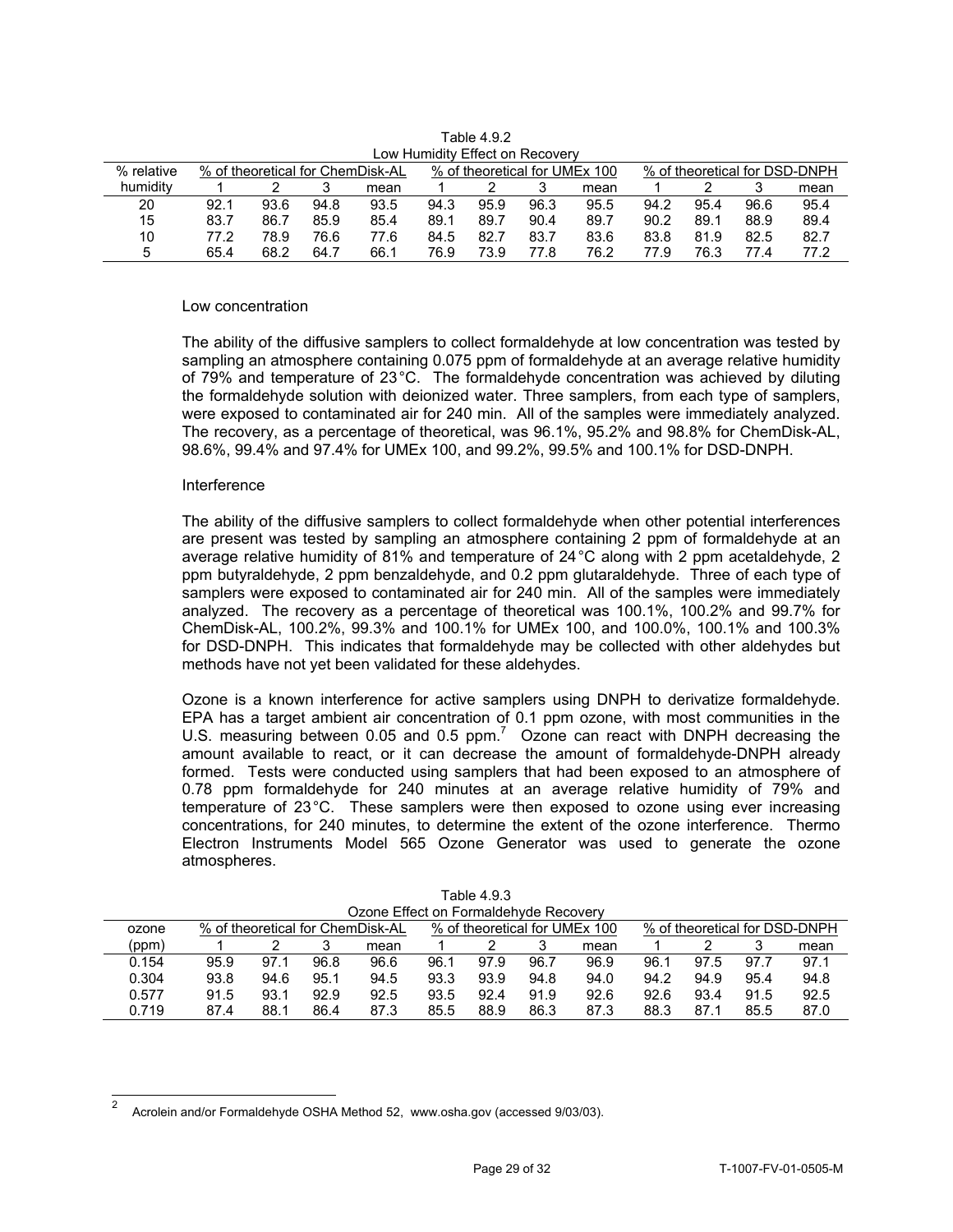Formaldehyde solutions stabilized with methyl alcohol (formalin) react to form mainly methoxymethanol and a trace dimethoxymethane. These chemicals have different sampling rates than the formaldehyde. It has been reported that the recovery of formaldehyde can be as much as 35% low when formaldehyde solutions stabilized with methyl alcohol are used to generate the test atmosphere. $3$  Four formaldehyde solutions, containing differing concentrations of methyl alcohol, were tested to determine the amount of change in the recovery at an average relative humidity of 79% and temperature of 30° C. The formaldehyde solutions tested were: Aldrich Chemical Co. lot 18829MB 37% solution, 7-8% methyl alcohol; Acros Organics lot B0505213 37% solution, 10-15% methyl alcohol; Aldrich Chemical Co. lot 15902CO 37% solution, 10-15% methyl alcohol; and Sigma Chemical Co lot 072K0885 37% solution, 10-15% methyl alcohol. This test shows that the amount of methyl alcohol affects the recovery. The amount of formaldehyde found from the active samplers using the HMP-XAD-2 tubes following OSHA Method 52 $^2$  averaged 99.9% of theoretical for all tests.

| Table 4.9.4<br>Methyl Alcohol in the Formaldehyde Solution Effect on Recovery |      |      |      |      |      |      |      |      |      |      |      |      |
|-------------------------------------------------------------------------------|------|------|------|------|------|------|------|------|------|------|------|------|
| % of theoretical for<br>% of theoretical for<br>% of theoretical for          |      |      |      |      |      |      |      |      |      |      |      |      |
| <b>DSD-DNPH</b><br>source (% methyl<br>ChemDisk-AL<br><b>UMEx 100</b>         |      |      |      |      |      |      |      |      |      |      |      |      |
| alcohol)                                                                      |      |      | 3    | mean |      |      |      | mean |      |      |      | mean |
| Aldrich (7-8)                                                                 | 85.5 | 87.1 | 87.7 | 86.8 | 85.5 | 87.4 | 86.9 | 86.6 | 85.6 | 87.3 | 86.2 | 86.4 |
| Acros (10-15)                                                                 | 71.7 | 73.9 | 72.6 | 72.7 | 72.5 | 69.3 | 70.9 | 70.9 | 72.2 | 70.6 | 71.8 | 71.5 |
| Aldrich (10-15)                                                               | 71.6 | 70.9 | 68.1 | 70.2 | 70.8 | 71.9 | 69.3 | 70.7 | 71.9 | 68.4 | 70.8 | 70.3 |
| Sigma (10-15)                                                                 | 70.4 | 69.7 | 67.9 | 69.3 | 68.6 | 69.6 | 67.8 | 68.7 | 70.5 | 68.6 | 67.8 | 69.0 |

### 4.10 Qualitative analysis

When necessary, the identity or purity of an analyte peak can be confirmed by GC-mass spectrometry or by another analytical procedure. The mass spectrum in Figure 4.10 was taken from the NIST spectral library. Mass spectrometry analysis can be performed using the following parameters: an Agilent 6890 gas chromatograph with a 5973 mass selective detector, a 30 m x 0.25 mm HP-5MS capillary column with 0.25  $\mu$ m d.f., a temperature program of 35 °C, 5 min hold, then program at 10 °/min to 270 °C and hold 5 min. The retention time of the formaldehyde-DNPH derivative was 23 min.

<sup>3</sup> Pengelly, I, Groves, J.A., Levin, J.O., and Lindahl, R., An Investigation into the Differences in Composition of Formaldehyde Atmospheres Generated from Different Source Materials and the Consequences for Diffusive Sampling, *Ann. Occup. Hyg*.,

<sup>&</sup>lt;sup>7</sup> Compendium Method TO-11A, Determination of Formaldehyde in Ambient Air Using Adsorbent Cartridge Followed by High Performance Liquid Chromatography (HPLC). <www.epa.gov> (accessed 4/15/04).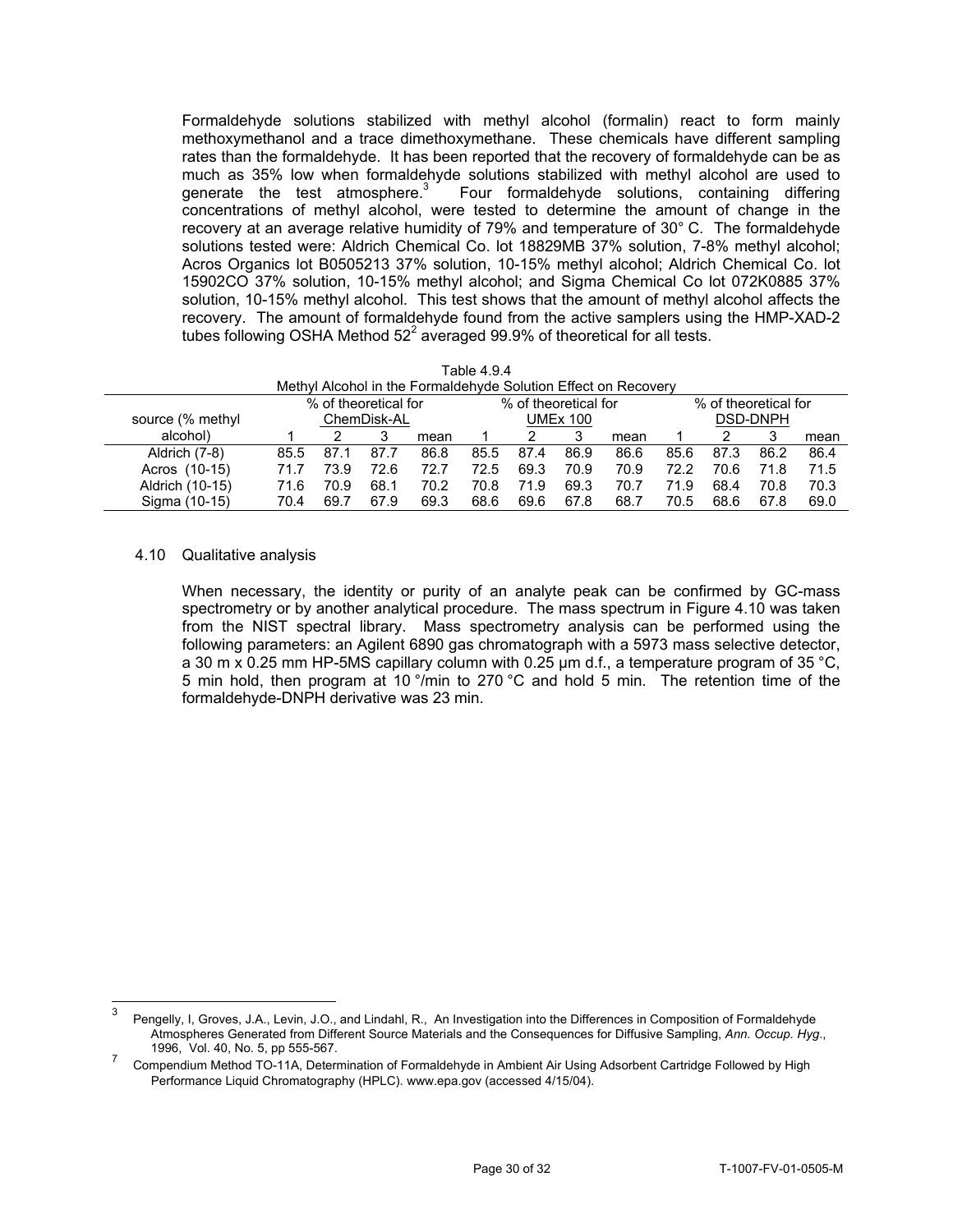

#### 4.11 Generation of test atmospheres

The test atmosphere of formaldehyde was generated from a solution of formaldehyde gas in water freshly prepared by heating paraformaldehyde and collecting it in de-ionized water.

The following apparatus was placed in a walk-in hood. The formaldehyde vapors were generated by pumping the formaldehyde/water solution, using the Isco pump, through a short length of 0.53-mm uncoated fused silica capillary tubing into a vapor generator where it was heated and evaporated into the dilution air stream (Figure 4.11). The vapor generator consisted of a 15-cm length of 5-cm diameter glass tubing with a side port for introduction of the capillary tubing. The glass tube of the vapor generator was wrapped with heating tape to evaporate the chemicals in the solution. The humidity, temperature, and volume of the dilution stream of air were regulated by use of a Miller Nelson Flow-Temperature-Humidity controller. The test atmosphere passed into<br>a glass mixing chamber (76-cm  $\times$  30-cm) Figure 4.11 The test atmosphere generation and<br>from the vapor generator, and then into a<br>sampling apparatus. glass exposure chamber (76-cm  $\times$  20-cm).  $\frac{8}{5}$  sous and the distance of the state and the minimization of the distance of the state of the distance of the minimization of the state of the state of the minimization of the state of the state of the purpose of



Diffusive samplers were placed inside the exposure chamber and active samplers were attached to glass tubes extending from the exposure chamber. The humidity and temperature were measured at the exit of the exposure chamber with an Omega Digital Thermohygrometer. Face velocities of the test atmospheres were calculated by dividing the volumetric flow of each atmosphere by the cross-sectional area available for the air flow in each chamber. The cross-sectional area available for the air flow was the cross-sectional area of the chamber reduced by the cross-sectional areas of the samplers. The face velocity was maintained at 0.4 m/s.

Tests of the generation of formaldehyde from formalin solution were performed by heating the vapor generator at different temperatures to determine the effect temperature had on the recovery of formaldehyde. These tests were performed using the 37% formalin solution from s of<br>pr ge<br>very<br>ich (l